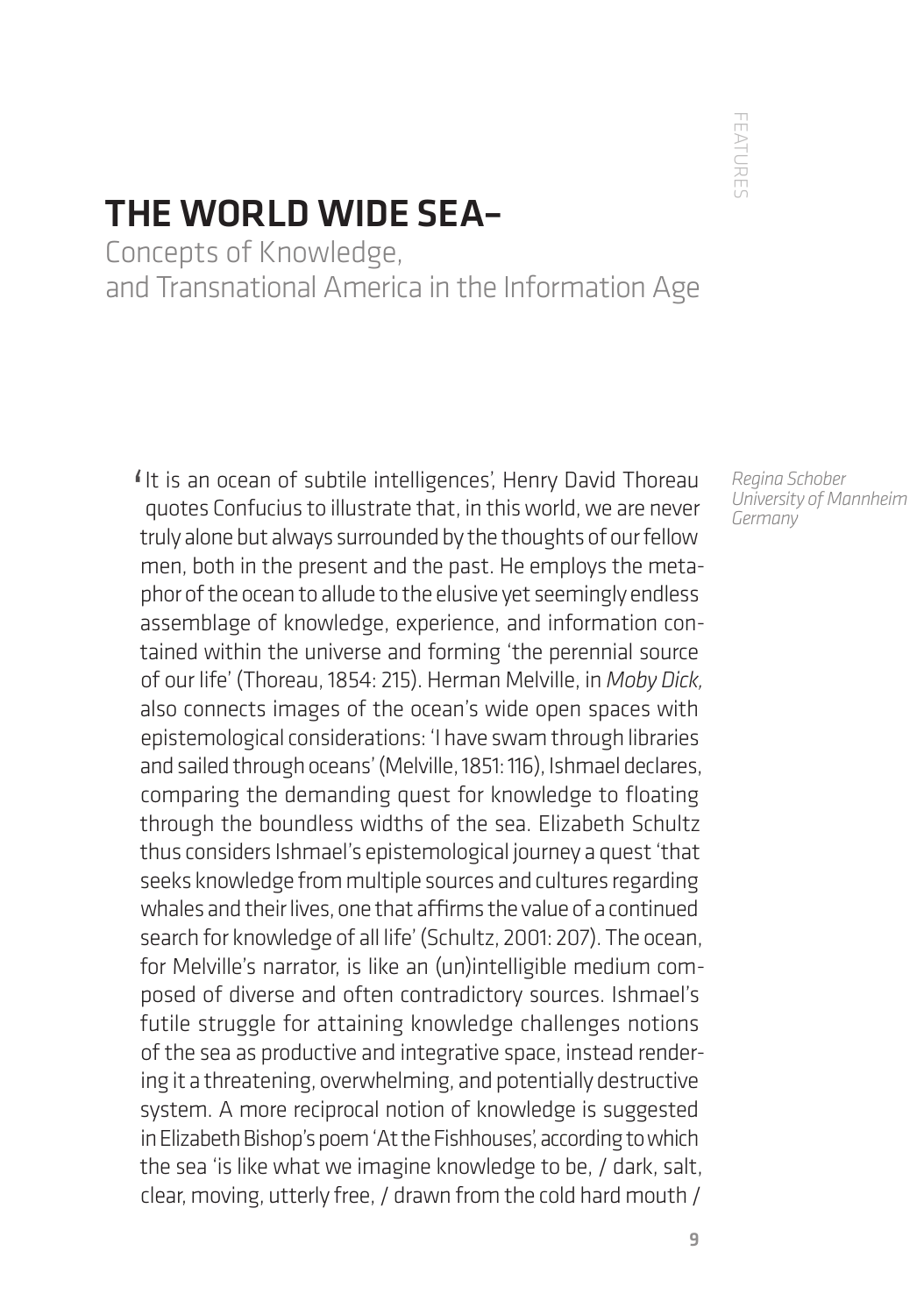of the world, derived from the rocky breasts / forever, flowing and drawn' (Bishop, 1983: 78–82). For Bishop, the ocean metaphor renders knowledge a concrete, material entity with which we enter a reciprocal heuristic exchange. Knowledge derives its information from constant interaction with the material world, yet it also remains elusive in its constant ephemeral to and fro. Carole K. Doreski notes that the sea, in this poem, figures as a 'powerful and ambitious metaphor that postulates knowing as a fluid, expressive, but chaotic, absorptive, and formless process expressed by the modifiers of "knowledge," "dark, salt, clear, moving, utterly free"' (Doreski, 1993: 67). The ocean, accordingly, represents the continuous yet ultimately futile aspiration towards transcendence, since 'to expect wisdom or nourishment from the known but imaginatively dead shoreworld is an error, but to step from it into the dark, salt, flowing sea is to be a transcendentalist, and suicidal' (68). Knowledge, in Bishop's metaphorical vision, is both potentially accessible to the searching self and forever disclosed due to its impenetrable depths.<sup>1</sup>

The ocean has frequently been related to human curiosity as well as to anxiety towards (yet) unknown terrains, reflecting the restless desire to travel, explore, and seek the 'truth'. Not surprisingly, therefore, the ocean has figured as one of the leading metaphors for the Internet, conceptualized as the mythical space in which knowledge is stored, generated, and from which it emerges.<sup>2</sup> Whether we navigate or surf on the World Wide Web, whether we immerse in data flows or get involved in swarm intelligence, sea imagery has been central in imagining the Internet from its inception. The ocean, however, is not the only metaphor for the vast arrays of knowledge and information that constitute the Internet. William Gibson's coinage of the term 'cyberspace' in his novel *Neuromancer* (1984), referring to a system of interconnected

*Oceans Apart: In Search of New Wor(l)ds*

rias

vol. 7, spring-summer

<sup>1</sup> Other literary engagements with the ocean or water that have a decidedly epistemological focus include, to name only a few, Ernest Hemingway's novel *The Old Man and the Sea* (1951), Adrienne Rich's poems 'Diving into the Wreck' (1972) and 'Solfeggietto' (1985–88), Walt Whitman's poem 'Crossing Brooklyn Ferry' (1856, 1881) and Kurt Vonnegut's novels *Cat's Cradle* (1963) and *Galápagos* (1985).

<sup>2</sup> See Woiskunski, 2001; Gehring, 2004; Tokar, 2009.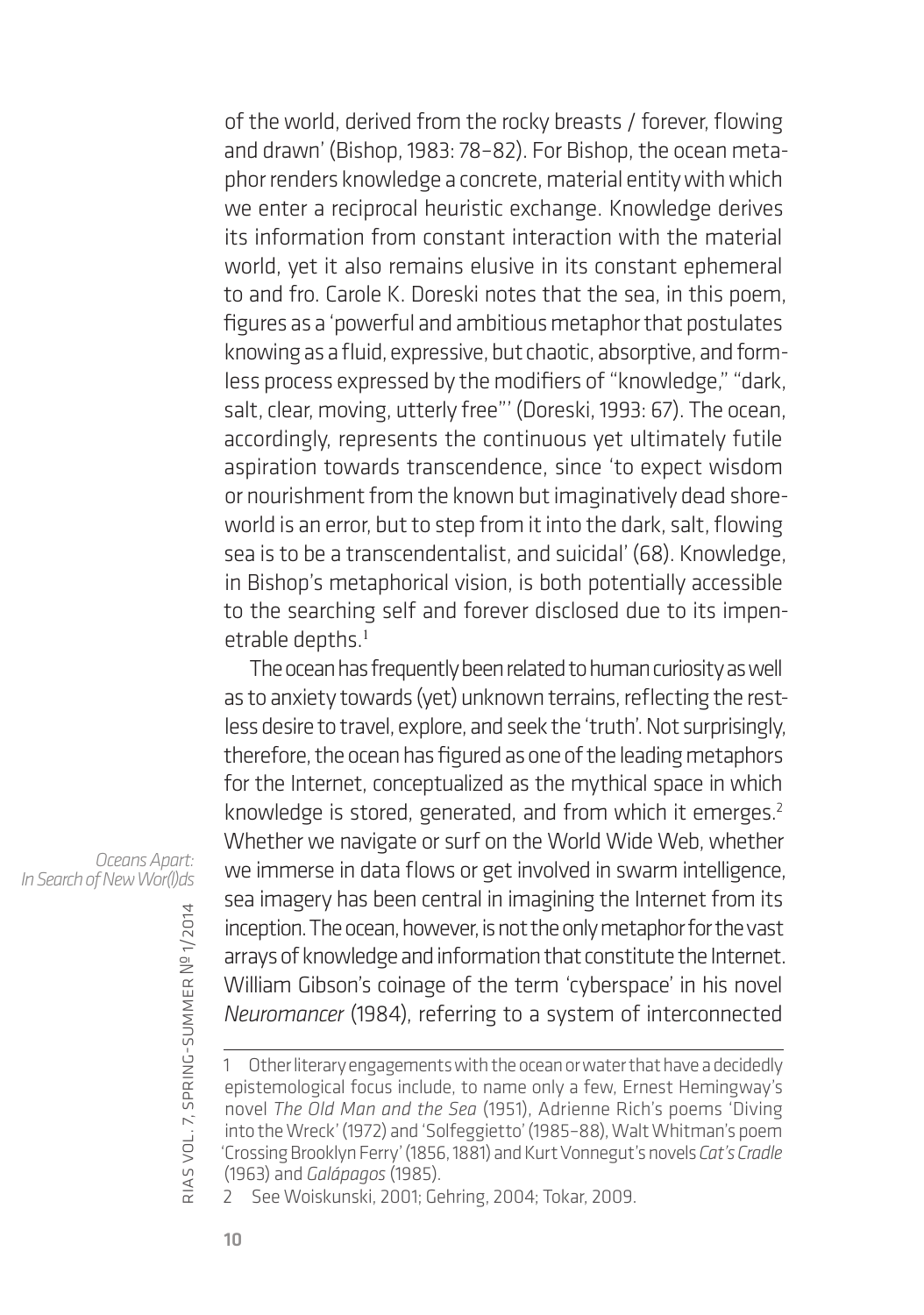computers, regard the Internet in analogy to the exploration of hitherto unknown territories in the context of space missions. Other metaphorical realms such as 'data highway', 'global village' or 'network' emphasize the accelerated dynamics of flow and exchange that characterize the Information Age. What, then, are the particular cultural implications of conceptualizing the Internet in terms of the ocean metaphor? Which features of the Internet does this semantic realm highlight in the broader context of an 'American epistemology'?

According to Eva Gehring, the ocean paradigmatically embodies the sublime, the confrontation of the subject with an overwhelming experience. Like the ocean, Gehring argues, the Internet comprising the dichotomy of chaos and order, of irrationality and rationality, of transcendence and empiricism, of nature and culture, challenges the subject through its technological complexity.<sup>3</sup> In contrast to other Internet metaphors that give preference to more technological-futuristic implications, the ocean metaphor evokes a deep-seated anthropological desire to connect to an often overwhelming environment. What is more, the ocean, as an open and infinitely complex ecosystem, emphasizes a view of the Internet as a global, transformative, and organic microcosm. Like outer space, the ocean is open, seemingly infinite, and more or less shapeless. Yet, it is a 'worldly' cosmos, in that it contains a rich and highly diverse ecosystem of organisms which interact, form associations, and depend on each other. Because of its structure as vibrant 'Lebensraum' below the surface, the ocean has figured as an archetype for the mysterious capacity of human creativity and the powers of the subconscious. It is this quality of the ocean as containing deep secrets and potentially hidden truths which has made it a favorable metaphor for the process of seeking, finding, and generating knowledge.

Yet, the ocean can also evoke anxieties. Water can be both enabler and threat to life, creativity, and growth. As Haskell Springer notes, water can be 'the joiner of human beings' and, at the same time, it can be 'the separator, the border, the dangerous boundary' (Springer, 1995: 1). The ocean's highly conflicting implications

REVIEW OF INTERNATIONAL AMERICAN STUDIE: review of international american studies *Regina Schober University of Mannheim Germany*

<sup>3</sup> See Gehring, 2004: 134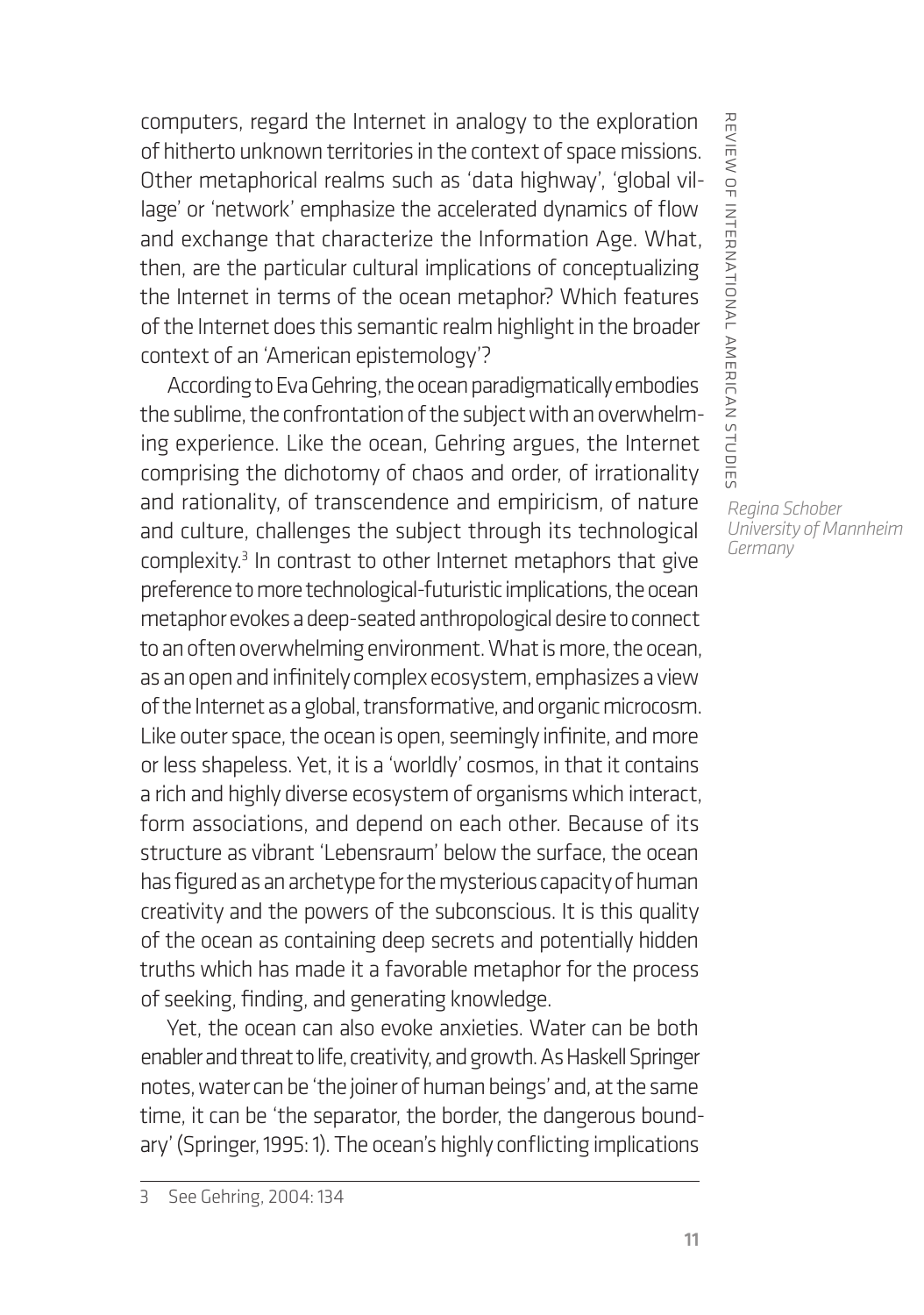for human life and creativity as both utopian and dystopian realm have rendered the ocean an intriguing imaginary space for writers and readers, especially in the United States. As Klaus Benesch notes, especially in America, 'seascapes continued to provide a foil for various national, political, and philosophical projections' (Benesch, 2004: 10). Making an endless promise of discovery, progress, and transformation, the sea journey represents an American belief in mobility, self-renewal, and liberation.4 Springer declares:

Our receptiveness to sea literature rests in part on our sympathetic response to this archetypal journey, speaking as it does to truths that often transcend differences of culture and of gender. In this voyage-centered literature the sea assumes a double role: it is the field of action on which the separation and transformation are played out, and it is the thing itself, the heart of mysterious knowledge to which the protagonists aspire and with which they return. (Springer, 1995: 16)

The ocean's double function as 'field of action' and 'thing itself', however alluring it may be for US narratives of transcendental journeys, expresses a more universal, even global, and historically unceasing human desire to both find and utilize knowledge in the endless floods of experience and external signaling.

In my essay, I will look at a moment in history in which information and knowledge have attained a status that by far exceeds former ascriptions. I will explore the cultural functions of the ocean metaphor in relation to conceptions of knowledge, information, and experience in what Manuel Castells has called the 'Information Age' or the 'Network Society' (Castells, 2010). Although societies have always relied on information and knowledge for their communication, production, and wealth, the current age, according to Castells, is particularly determined by the complex flows of information. He sees the main reasons for this paradigm shift in a 'technological revolution, centered around information technologies, [which] began to reshape, at accelerated pace, the material basis of society' (Castells, 2010: 1). Secondly, Castells adds, '[e]conomies throughout the world have become globally interdependent, introducing a new form of relationship between economy, state, and society, in a system of variable geometry' (1).

4 See Springer, 1995: 21.

*Oceans Apart: In Search of New Wor(l)ds*

rias

vol. 7, spring-summer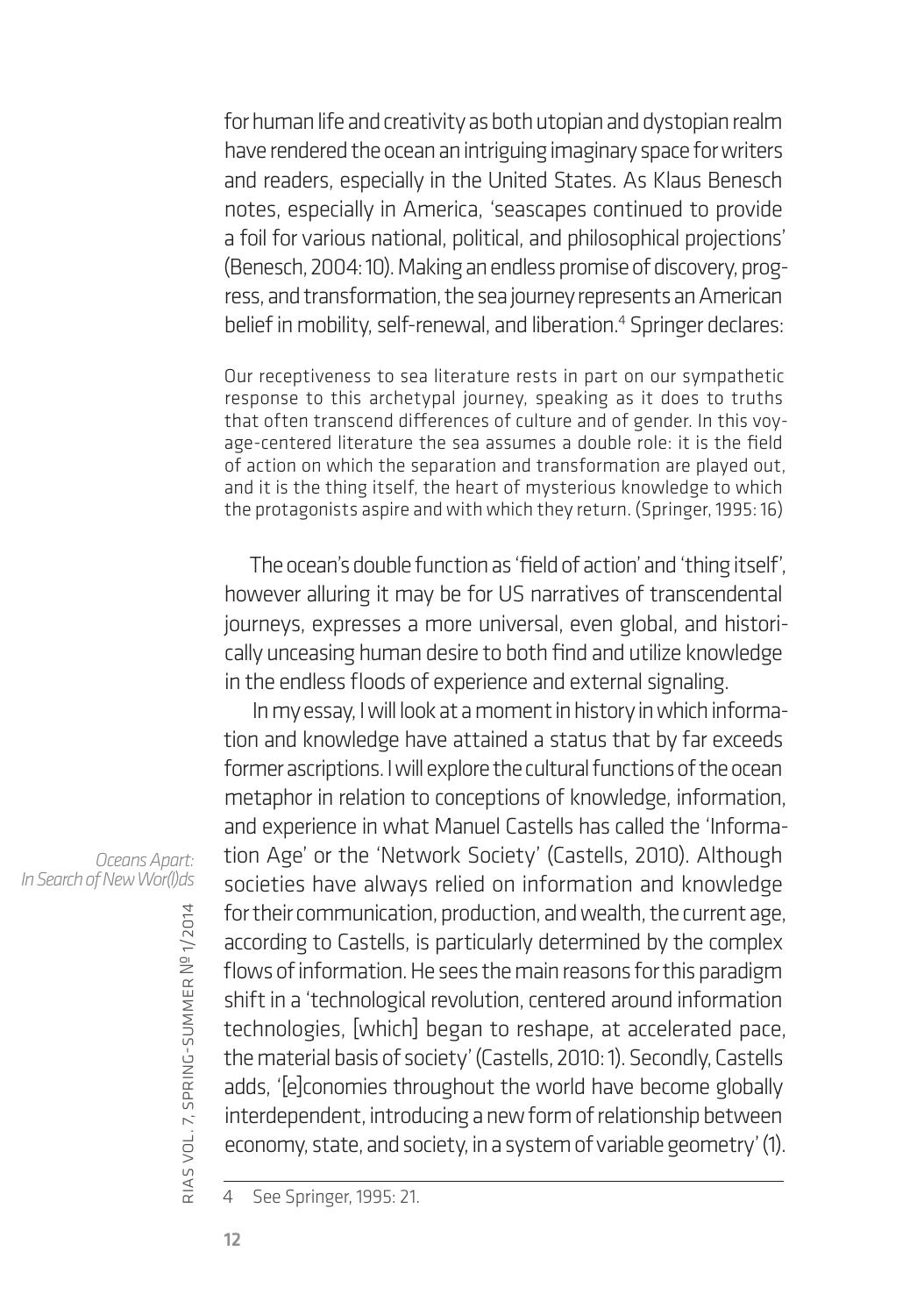Against the backdrop of generally shifting political and economic relations towards more decentralized and diversified power structures, he calls this world a 'world of global flows of wealth, power, and images' in which 'the search for identity, collective or individual, ascribed or constructed, becomes the fundamental source of social meaning' (3). However, Castells emphasizes that the emergence of new digital technology alone has not created this shift towards informationalism but that, rather, it 'originated and diffused, not by accident, in an historical period of the global restructuring of capitalism, for which it was an essential tool' (13). As a result, information constitutes the 'core ontology' of our social, economic, and political patterns. This 'information technology paradigm' is so pervasive, Castells argues, since the new technologies exceedingly act on information, they pervade all processes of individual and collective existence, and they display a high level of flexibility in line with the networking logic of globalization and an increasing degree of technological convergence (70–71).

The correlating emergence between an information society and a global society has far-reaching implications both for the US' status as a nation state and for individual self-conceptions. Identity, whether national or personal, has not only, as Castells claims, become increasingly elusive, but, in fact, notions of what it means to be human have fundamentally changed towards posthumanist conceptions of the self as a node in a larger network of human and non-human agencies. 'In changing our understanding of the external world', Luciano Floridi remarks in relation to information and communication technologies, 'they also modified our conception of who we are' (Floridi, 2010: 8). The more we are influenced and dependent on information technology, the more we become aware of the fact that 'we are not standalone entities, but rather interconnected informational organisms or *inforgs*, sharing with biological agents and engineered artefacts a global environment ultimately made of information, the infosphere' (9). What Floridi calls 'inforg', in extending Donna Haraway's concept of the cyborg as a radically hybrid self<sup>5</sup>, is a notion of the self as fundamentally 'networked'. According to Katherine Hayles,

REVIEW OF INTERNATIONAL AMERICAN STUDIE: review of international american studies *Regina Schober University of Mannheim Germany*

<sup>5</sup> See Haraway, 1985,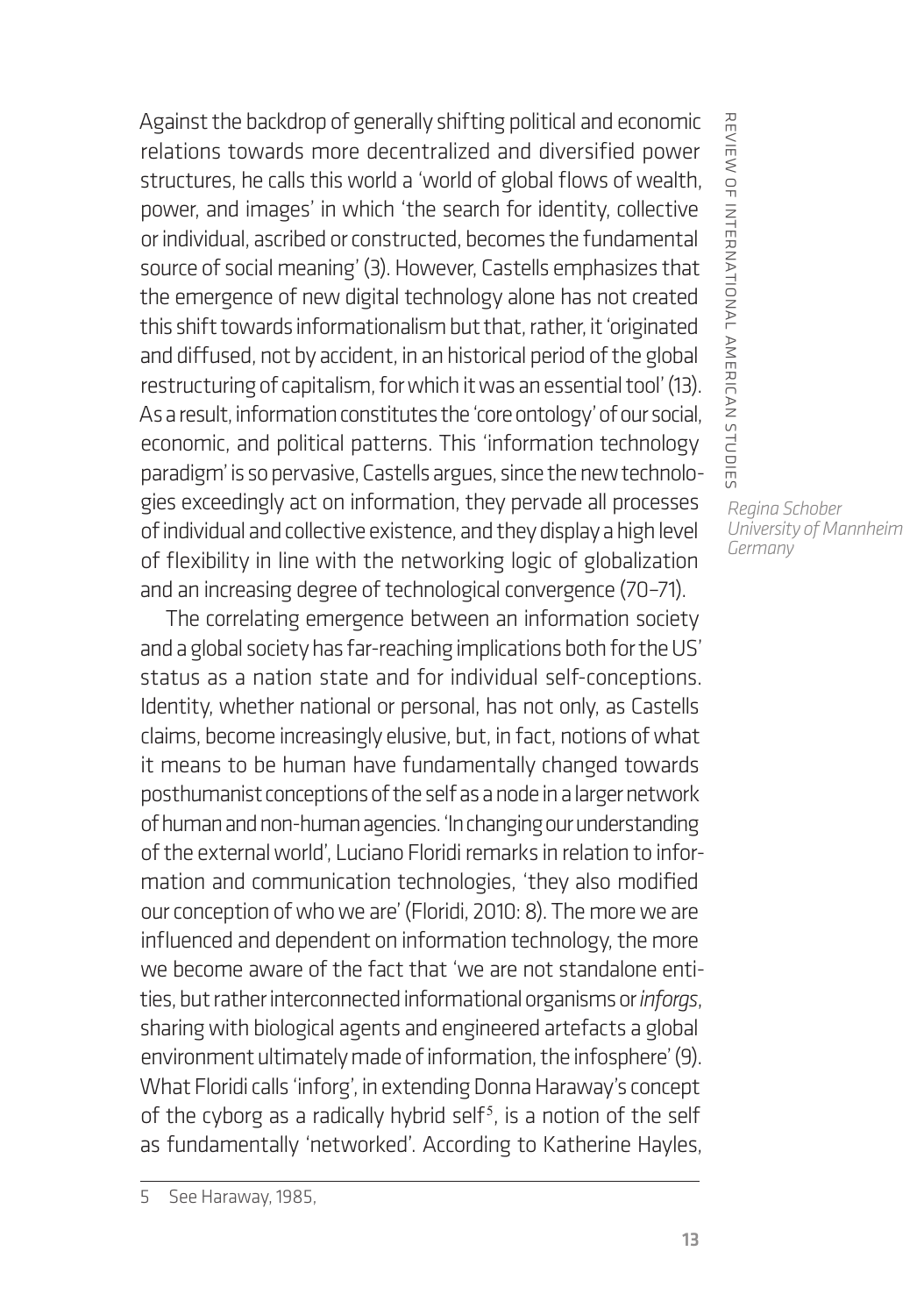such a posthumanist view does not mean to fall back on dystopian notions of the human as a disembodied cluster of information that is completely determined by technology but, rather, to assume a harmonious synthesis in which humans have an increased awareness of their interconnectedness with their (technological, biological, ecological) environment:

No longer is human will seen as the source from which emanates the mastery necessary to dominate and control the environment. Rather, the distributed cognition of the emergent human subject correlates with […] the distributed cognitive system as a whole, in which 'thinking' is done by both human and nonhuman actors. […] To conceptualize the human in these terms is not to imperil human survival but is precisely to enhance it, for the more we understand the flexible, adaptive structures that coordinate our environments and the metaphors that we ourselves are, the better we can fashion images of ourselves that accurately reflect the complex interplays that ultimately make the entire world one system. (Hayles, 1999: 290)

What is interesting in both Floridi's and Hayles' descriptions of a more distributed notion of identity, is that they employ semantics of ecology, environment, and, in Hayles' optimistic vision, even survival. To acknowledge that agency has become (or has always been) to a certain extent decentralized, is regarded as a key factor in understanding complex environments as a whole and, so it implicitly reads, to being able to preserve them. (Ironically, in making claims for the perspective of complexity, especially Hayles cannot evade an anthropocentric view altogether, ascribing the human the ultimate capacity and responsibility to 'understand' and act accordingly.) Informational and environmental complexity, so it seems, are conceived of in similar ways: they both form the backdrop to a (re)contextualization of human agency.

*Oceans Apart: In Search of New Wor(l)ds*

> On the level of national identity, there have been similar tendencies towards adopting a decentralized perspective. In the course of the recent 'transnational turn', America's position in the world has been regarded less in terms of exceptionalist views of its status as 'world power', but rather in the context of its global interconnectedness, not only economically, but also in terms of geopolitics, communication, and ecology. As a 'symptom of massive transformation in the world political economy', transnational American Studies have invested in reconceptualizing America's

rias

vol. 7, spring-summer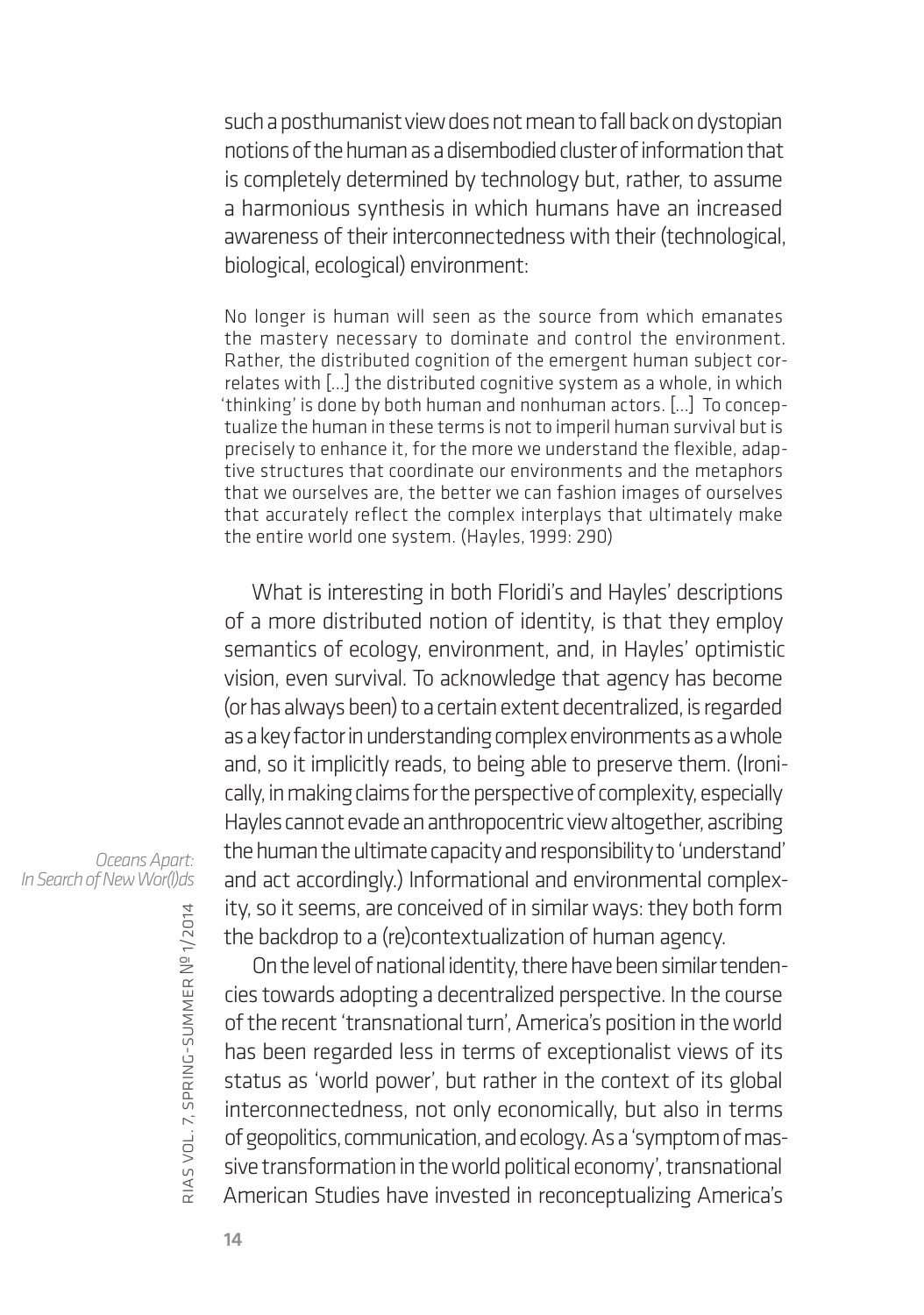position in a world in which state sovereignty is becoming increasingly instable (Pease, 2011: 7–9). Since the 'transnational prevents the closure of the nation' (5), transnational perspectives have turned away from visions of America 'as exempt and exceptional and relocate it as defined by and constitutive of the postnational forces of globalization, whose primary commitments evade and transcend the affective and political demands made by the nation-state on people who are now citizens of the world' (17).

Transnational American Studies pose many questions, of which Donald Pease's contestation that concepts of America as decentralized node in a global environment lead to new forms of American exceptionalism is only one. A major problem in regarding America as interconnected node in a transnational network is that networks are by no means democratic but that they have their own power laws. As network scientist Albert-László Barabási has demonstrated, networks are complex figurations that display emergent properties of self-organization and follow what he calls 'power laws' based on the network's growth and preferential attachment: 'No matter how large and complex a network becomes, as long as preferential attachment and growth are present, it will maintain its hub-dominated scale-free topology' (Barabási, 2002: 91). This means that decentralized agency does not necessarily lead to equally distributed power relations, but certain nodes (hubs) may become stronger than others through 'rich get richer' processes. Pease goes so far as to say that transnational networks do not create equality but, on the contrary, '[t]he importance of interconnected networks of finance, goods, labor, and peoples changed the definition of sovereignty to mean the monopoly of control over networks of interconnectivity' (Pease, 2011: 8).

In a globalized world, the United States undoubtedly still plays the role of a hub that governs the flows of information not only through providing technological and economic infrastructure but also in terms of maintaining an undeniable supremacy in the production of mainstream popular culture. Globalization, so claims Ulfried Reichardt, is therefore often perceived as being equivalent with 'Americanization'. However, Reichardt notes that such a cultural imperialist perspective is too simplistic in ignoring both the pluralistic and therefore inherently global nature of American popular culture

REVIEW OF INTERNATIONAL AMERICAN STUDIE: review of international american studies *Regina Schober University of Mannheim*

*Germany*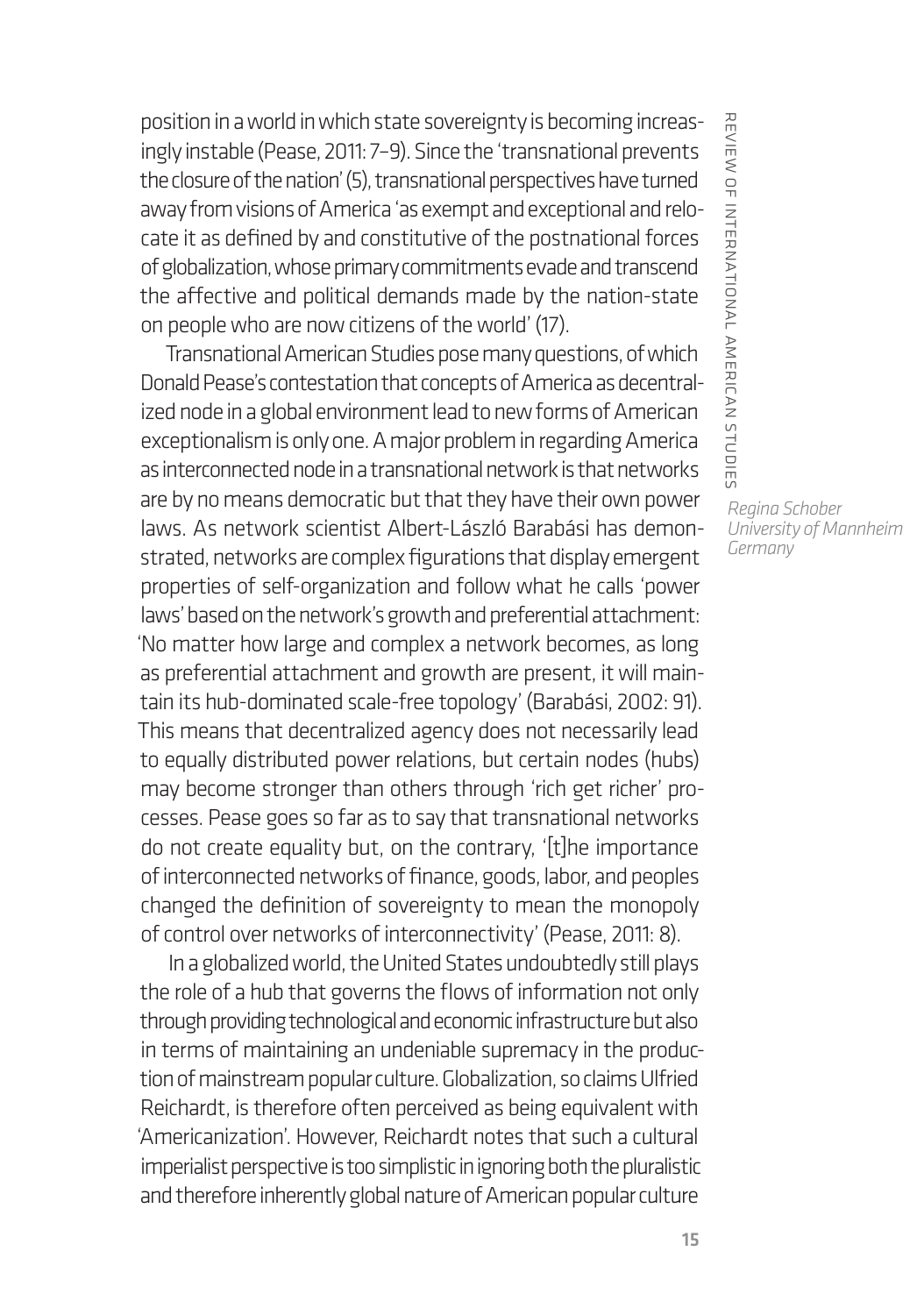and the highly creative processes of transnational hybridization.<sup>6</sup> Even if the US represents a cultural hub in the transnational networks of media, the contents that circulate in these networks are increasingly being recontextualized and reappropriated on a local level (Reichardt, 2010: 106).

The Internet, as the world's most visible system of interconnection, may serve as an example of a technology that has been reappropriated in a global context. Originally developed by the US Department of Defense in the 1960s, the Internet has become a global network that has been popularized for individual and business users from (theoretically) all over the world. According to Janet Abbate, the Internet's global expansion was not a process of 'translating' an American model to other cultural contexts but rather operated on the inherent decentralized logic of the network itself:

Though the Internet originated in the United States, it did not simply spread from the United States to the rest of the world. Rather, its global reach resulted from the convergence of many streams of network development. Starting in the 1970s, many other nations built large data networks, which were shaped by their local cultures and which often served as agents and symbols of economic development and national sovereignty. The question was not whether these countries would adopt an 'American' technology; it was whether and how they would connect their existing national or private networks to the Internet. (Abbate, 1999: 208–209)

*Oceans Apart: In Search of New Wor(l)ds*

Yet, there have always been international concerns over the United States' dominance of the Internet, relating principally to the top-level domains which were originally exclusively under American control or to the linguistic supremacy of English as the 'native language' of the Internet (211–212). 'The Internet, as a medium of instantaneous communication', Abbate thus holds, 'might overcome geographic distance, but it cannot simply erase political or social differences' (212). As Martin Dodge and Rob Kitchin argue in their study on cultural mappings of cyberspace, the Internet has fostered conflicting narratives:

6 See Reichardt, 2010: 103–104.

rias

vol. 7, spring-summer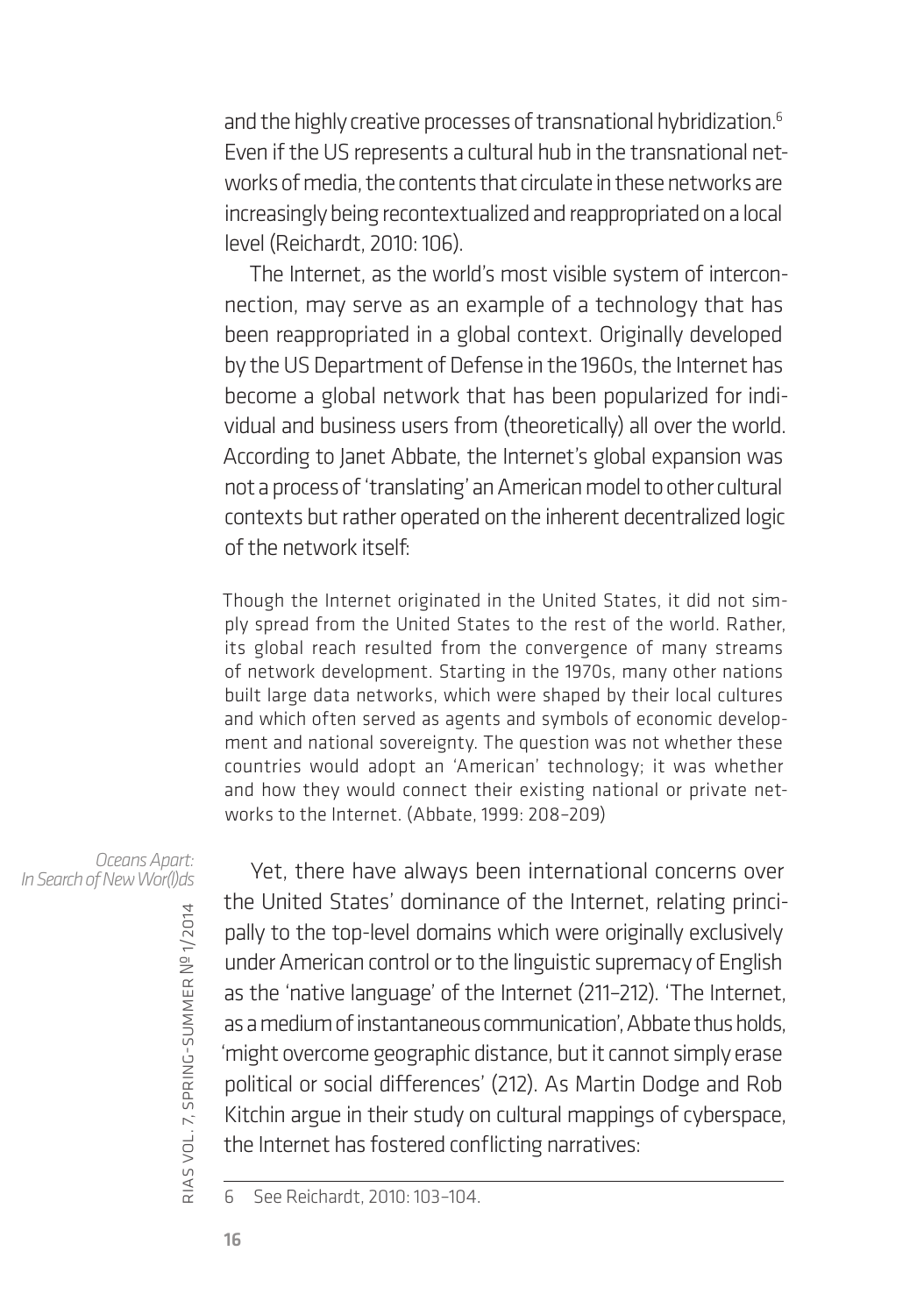Cyberspace, for some, disrupts these geometries of power by changing the socio-spatial basis on which they are formed and sustained. In these cases, cyberspace creates either utopian spaces of individual freedom or dystopian futures of 'big brother' with cyberspace operating as a giant panopiticon (sic!). For others, cyberspace merely reinforces and deepens current geometries, providing a medium through which hegemony is further reproduced. (Dodge and Kitchin, 2001: 37)

Based on Barabási's theory of power laws in scale-free networks, one could even argue that existing power structures are reinforced and enhanced on the Internet. As recent revelations concerning the National Security Agency's global mass spying activities have shown, the notion of (US) power in seemingly democratic communication networks may have to be reconsidered. Not only are the main software and Internet companies such as Google, Facebook, and Twitter based in the United States, but also the technical infrastructure of global communication and information usage seems to be a lot more controlled by the American government than anyone (including the American public or large parts of the officials) would have assumed. What may hold true for culture, namely, that the local and the global are in a relatively open relationship of mutual exchange, is not necessarily the case for information which is to a much larger extent amenable to centralized control and misuse. Information, paradoxically, is both more impersonal (it needs human and cultural contextualization in order to become meaningful knowledge) and at the same time more politically charged. Especially in an age in which 'big data' are rapidly gaining (economic and political) relevance, not only the storage but also control, access, and usage of accumulating information increasingly becomes a question of power in which the United States have shown, once again, that they are keen on retaining their position as 'global player'.

In the following analysis, I aim to examine how and to what effect the Internet has been portrayed as 'an ocean of knowledge'. I thus want to investigate the heuristic potential of the ocean metaphor for cultural projections and negotiations of epistemological concerns in the digital age. In doing so, I rely on a notion of the Internet as a particularly 'American technology', representing values that have traditionally been associated with American beliefs and principles, such as a decentralized network-logic,

REVIEW OF INTERNATIONAL AMERICAN STUDIE: review of international american studies

> *Regina Schober University of Mannheim Germany*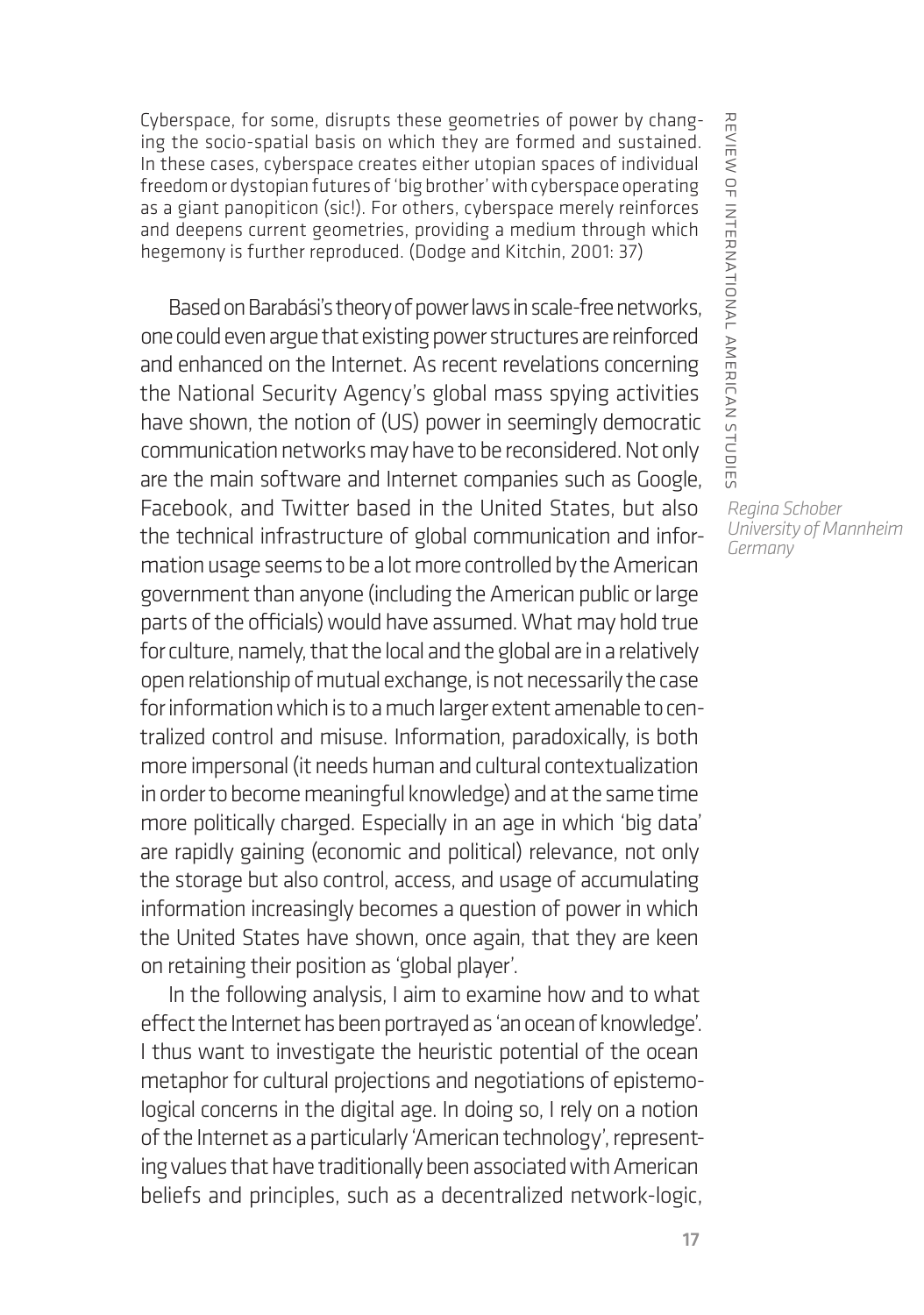spatial expansion, and pluralistic forms of informal association.<sup>7</sup> In this regard, the ocean metaphor bears certain implications for (re)considering the Internet not only in the wider context of a culture of knowledge but also in relation to America's ongoing desire to connect, transform, and transcend boundaries of space, origin, and physicality. In the following analysis, I will examine both cultural projections of the 'Internet as ocean' as well as creative negotiations of sea imagery in which the Internet functions as medium and/or material. In considering these two levels of critical engagement with the Internet-ocean nexus, I intend to take into account their double function as both 'epistemological concept' and as 'creative space'. I thus attempt to review and connect debates on American digital culture, transnationalism, and posthumanism as complementary processes involved in America's ongoing project of navigating the boundaries of seemingly endless spaces.

In what follows, I will take a critical look at a selection of current media examples in which water/sea imagery is employed in relation to or as a metaphor for information and knowledge or the lack thereof. I will begin my analysis with visual representations and abstractions of information in the form of infographics that rely on the heuristic model of the sea metaphor for conceptualizing aspects of the Information Age. In a second step, I will turn to the experimental film project *Life in a Day.* The production principle of this participatory film collage is programmatic, since the 'crowdsourcing' of film footage reflects the metaphorical function of the numerous water references that self-reflexively comment on the centrality of an 'open access' information culture. A radically critical counterexample of the Information Age, Dan Chaon's novel *Await Your Reply*, will subsequently be discussed.

*Oceans Apart: In Search of New Wor(l)ds*

> rias vol. 7, spring-summer № 1/2014

7 America has traditionally been regarded as a network at least since the nineteenth century, when Alexis de Tocqueville, in *Democracy in America*, depicts America's receptiveness for democratic structures in a coexistence of unity and diversity, a horizontal distribution of power, and a society built on flexible as well as reconfiguring informal associations. Michael Hardt and Antonio Negri ascribe to the early nineteenth century the birth of what they call 'Empire', a new form of global sovereignty built on 'a democratic interaction of powers linked together in networks' (161). Such positive notions of 'America as network', however, are counteracted by more critical accounts of America as imperialist network which totalizes global culture, economy, and societies like a spreading virus.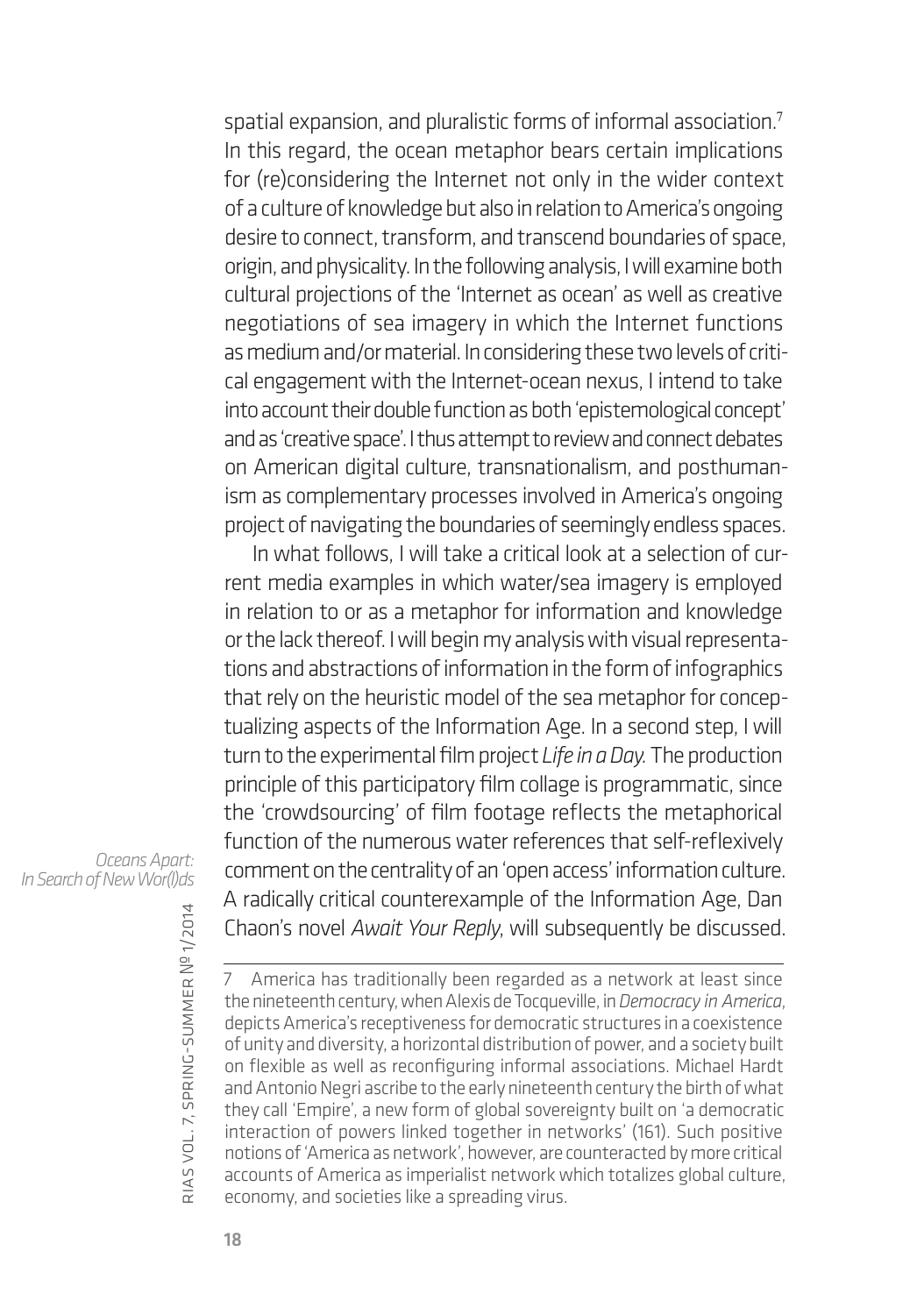The novel creates a dystopian view of identity loss and annihilated agency in a digitalized world that is deeply trapped in the logic of cybercrime and identity theft. Water, in this novel, only occurs in transfigured states; it has either vanished or is frozen. In its somber reflection on (the limits of) human responsibility, the novel poses central questions about the relationship between the ecological, technological, and epistemological resources of our increasingly posthuman world. I will conclude with a brief reference to Google's recent underwater mapping project *Sea View*, discussing some of its implications in view of the suggestive tangents between the two major global ecologies that will determine the future of (post-)humanity, the ocean, and the 'seas of knowledge'.

 What if the Internet were an ocean? This question has motivated Athanassios Danoglidis' recent infographic depicting selected features of the Internet in terms of iconic and symbolic visual and textual data. The visualization represents a map that portrays the Internet as a spatialized map that resembles the ecosystem of the ocean. In this two-dimensional illustration, the usually 'hidden' depths of the ocean become surface. The ecosystem of the ocean contains not only 'organic' species such as fish, or coral reefs, but also technology. Vessels of various sizes and shapes inhabit the sea just as 'naturally' as sea animals and vegetation. Yet, nature and technology do not intermingle but inhabit different spheres: the deep sea is inhabited by swarms of fish, which symbolize the collective user activity of social media platforms such as Youtube and Facebook, while the more shallow waters provide official routes on which various forms of formalized internet traffic take place, both legal and illegal. The Internet is conceived of as a creative, fluid space in which innumerous different applications, institutions, and collectives intersect in what seems like a shared zone of communal experience. At the same time it is being displayed as a 'pool of sharks' in which data hackers, sex traffic, and data kraken operate underneath the more or less powerless control of data protection agencies.

This infographic does not only display certain features of the Internet but, as its name suggests, it sets out to explain it by structuring the information into a form of visual narrative. The appeal of infographics is that the visual narrative spatially

*Regina Schober*

*University of Mannheim*

*Germany*

review of international american studies

REVIEW OF INTERNATIONAL AMERICAN STUDIE: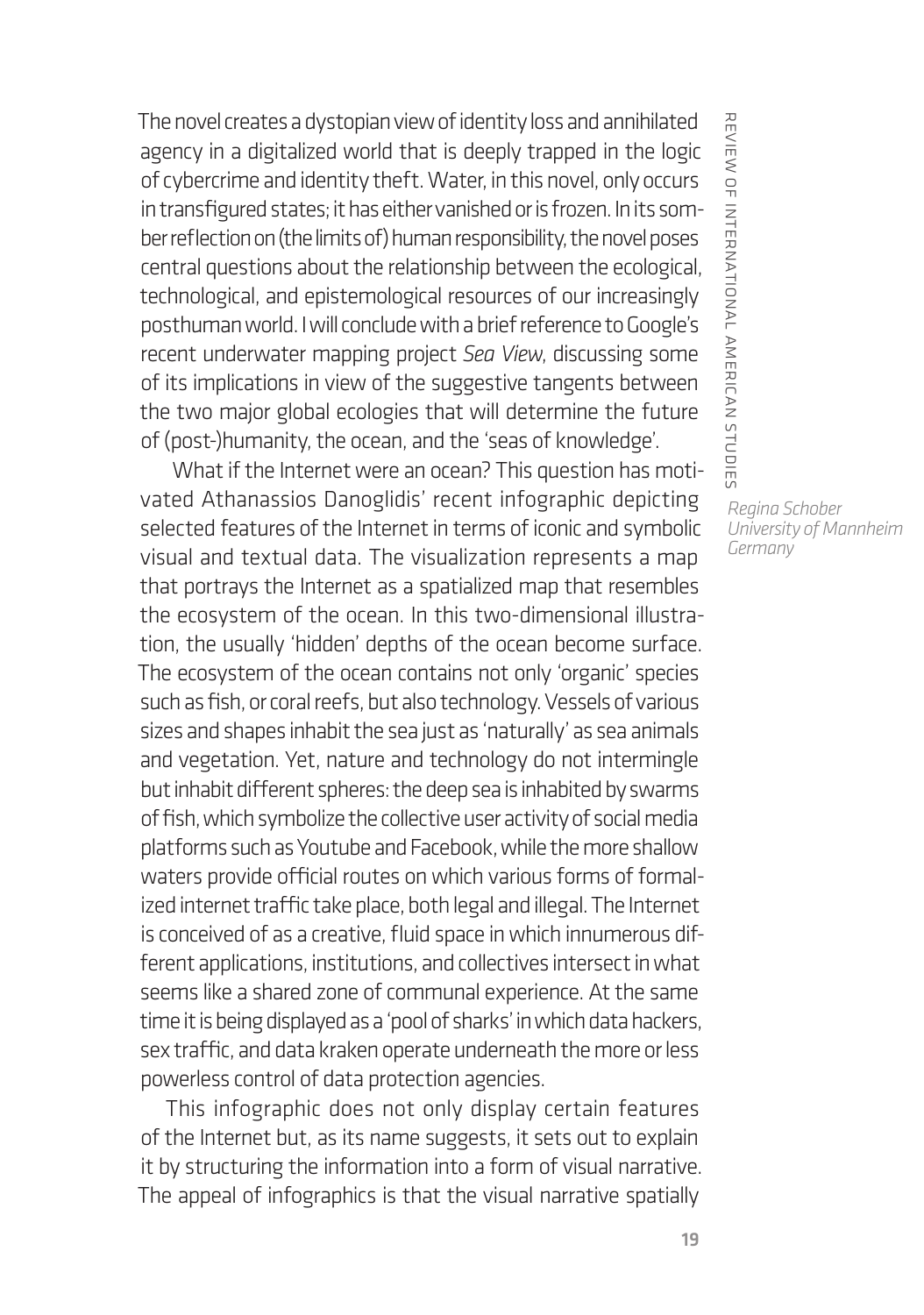organizes and reduces the complexities of an abstract phenomenon. Infographics portion information into manageable segments and therefore help to process otherwise perplexing information loads.<sup>8</sup> The elusive question of what the complex figuration of the Internet actually represents is answered through a metaphorical restructuring of information. Through iconic and spatial narrativization, the infographic turns bodiless meta-information into relevant and easily accessible knowledge. The ocean presents a suitable metaphor for this particular visualization, since it allows showing the diversity of different agents and participants that constitute the ecosystem of knowledge as well as representing hierarchies, dynamics of flow, and spatially distributed, yet connected, sites of agency. Still, the Internet is presented as a map in which flow is primarily suggested but not actually performed. In its immobile materiality, the infographic first and foremost provides a geographical map that discloses the loose coherence of a lively yet mostly opaque community. In presenting the Internet as a 'basin of information' and simultaneously offering metainformation to 'navigate the vast amounts of data presented to us' (Lankow and Ritchie, 2012: 12), the visualization thus selfreflexively constitutes the lighthouse that helps to 'travel through' the manifold layers encountered in the ocean of information. According to its implied narrative, the Internet displays an alternative territory, working in a mythical realm usually disclosed to the human eye yet developing its creative power from within the ominous depths of free floating agencies. The function of this playful visualization is to transform the invisible into the visible, to map the hitherto unknown regions of the techno-cognitive underworlds with its pluralistic currents.

*Oceans Apart: In Search of New Wor(l)ds*

> rias vol. 7, spring-summer № 1/2014

Other visualizations of the Internet draw on less on concrete visual images but employ more abstract patterns to suggest connections between complex data. In Paul Butler's 'Visualizing Friendships' (2010), for example, global social interactions of Facebook are reduced to conceptual patterns drawn from statistical data. The visualization, however, generates an embodied materiality of its own sort. Against a dark blue background, a carcass of the world

<sup>8</sup> See Liebig, 1999: 60.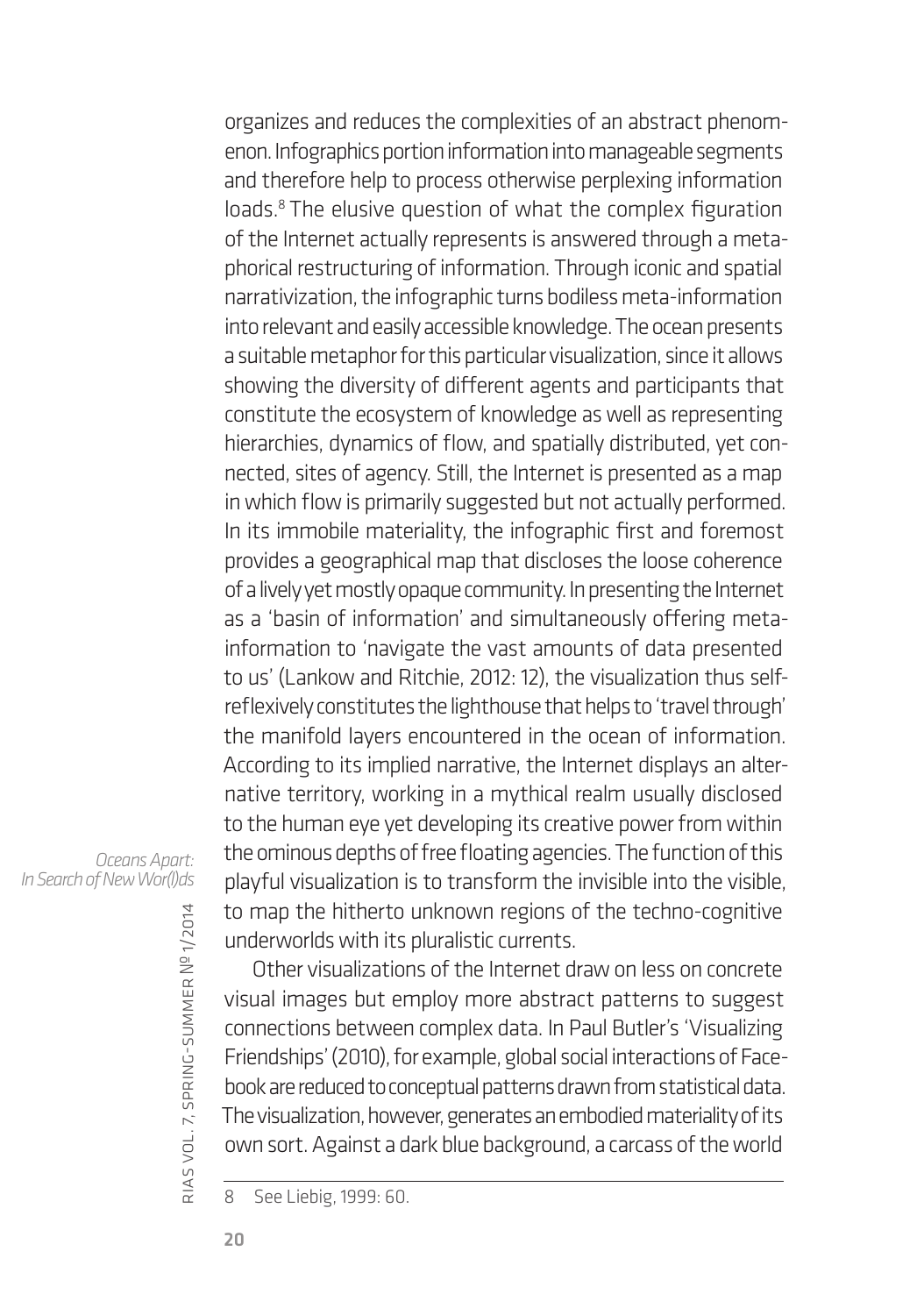map emerges through white lines that suggest social network connectivity on a global scale. When crossing the oceans, the thin white lines submerge within the corporate color of Facebook's navy blue, infusing the ocean's deep, resourceful, and ultimately creative space. The light blue connections thus evoke the material counterpart of submarine communication cables while at the same time suggesting the technological transcendence of such material connections. The visualization becomes an intricate texture of material colors, shapes, and forms, floating over the oceans of the global map like interacting flickerings of the sea. Social networking, this visualization seems to suggest, relies on and, in turn, constitutes the essential and archaic source of creativity and of life itself.

Produced by one of Facebook's own employees, the map optimistically presents virtual interconnectedness as an explicitly global project in which America, as one of the island-hubs, floats in the vast blue ocean of transnational communication and knowledge. However, not only does this map suggest a sense of universal online community, but it also reveals the gaps, edges, and power centers of the virtual world. While some parts of the globe, mainly the Western hemisphere as well as some parts of Asia and Australia, display a high density of Facebook connectivity, other parts of the world, most notably perhaps Russia and China, are excluded from this seemingly shared social realm. Internet platforms such as Facebook may be global networks, but they are not democratic in the sense of providing a universal realm of experience, nor do they necessarily transcend traditional boundaries and power relations. In contrast to Danoglidis' 'Internet as ocean' metaphor, Butler's visualization does not give any information about the organization and content of social networking. Neither does it represent the Internet as an ocean of agencies. Instead, the ocean represents the transcendent space in which global communities merge into one source of communication. Paradoxically, however, the visualization does not even emphasize human interaction, but rather suggests a vision of global interconnectedness as essential, ecological, and globally sustainable in which the self liquefies in abstract spatial flows of global communication. Yet, ironically, it overtly ignores the fact that its supposedly universal

REVIEW OF INTERNATIONAL AMERICAN STUDIES review of international american studies *Regina Schober University of Mannheim*

*Germany*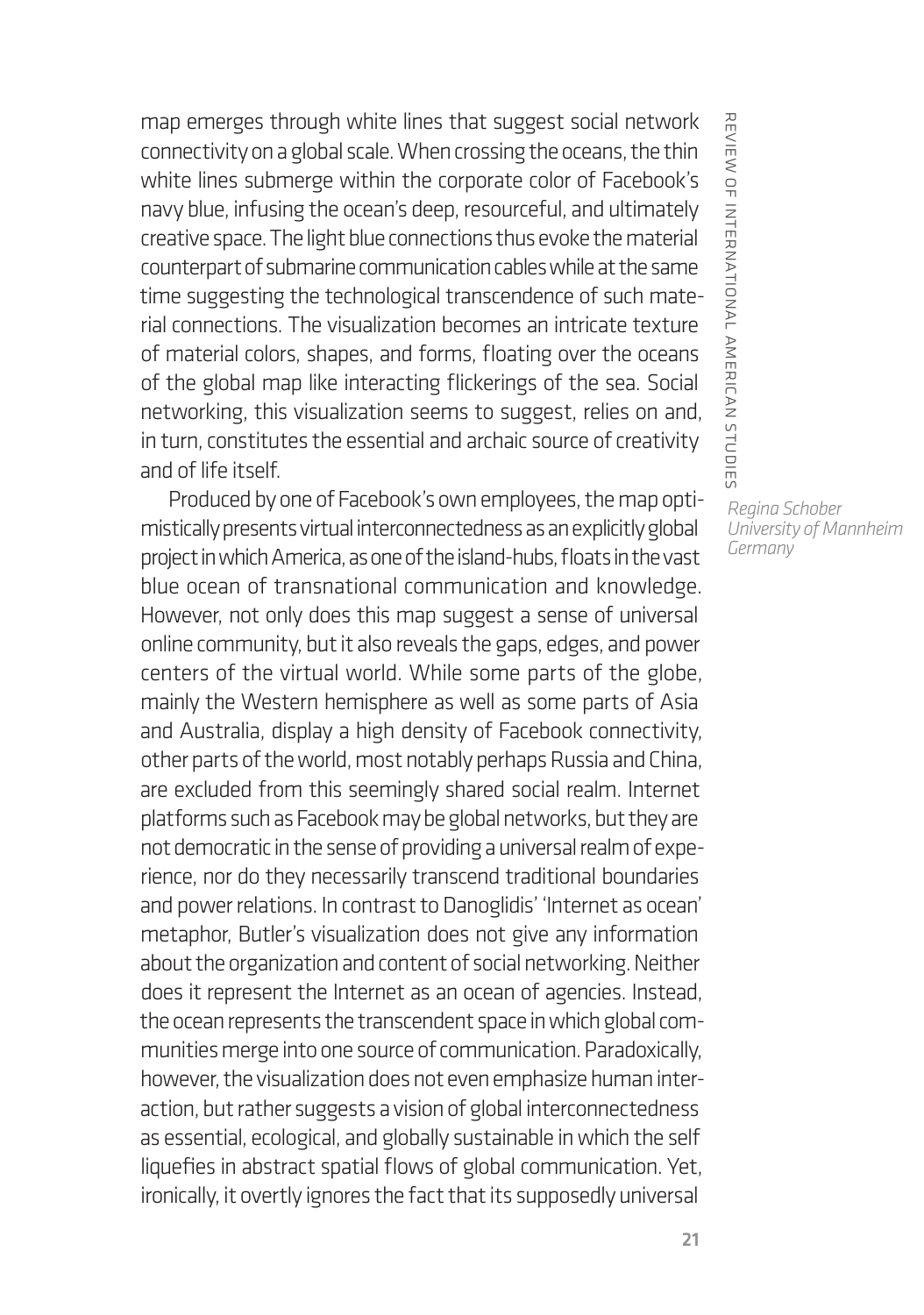social networking relations are derived exclusively from data provided by one (yet highly powerful) software company, thus rendering its program to 'visualize friendship', a highly selective and therefore ultimately absurd endeavor.

While these two visualizations draw on sea imagery to emphasize the Internet's quality as complex organic and/or global communication system, other creative engagements with online media pick up the ocean's inherent principle of creativity itself. Oceans are the 'collecting tanks' of individual streams and rivers; they assemble diverse waters, minerals, and organisms into one seemingly coherent whole which connects and sustains the world. This unifying function of the ocean as emerging medium that sustains the world makes it a powerful metaphor for cultural production, not only on the level of semantics but also on a methodological level. The notion of the Internet as a technical configuration and 'pool' that generates knowledge and information has become increasingly prevalent in the course of growing user participation in the Web 2.0. An increasing number of art projects are based on the idea of crowd-sourcing, a way of accumulating ideas and resources from the online community rather than from traditional investors. The concept of cultural crowd-sourcing relies on what Pierre Lévy has called 'collective intelligence', or rather 'collective creativity', of the online community rather than on the authority of artists that have undergone formalized institutional training.<sup>9</sup>

The YouTube documentary *Life in a Day,* released in 2011, is such a collaborative film project that edited footage from 80,000 Youtube films, submitted by individuals from all over the world on July 24, 2010. The film thus attempts to portray a cross-section of global human experience. It does so by arranging the montage of numerous film clips in a seemingly coherent narrative that follows the chronology of a daily routine. The title 'Life in a Day', in its inversion of the more common, specific 'a day in life', emphasizes the seeming simultaneity of events on a global scale, thus purporting to present the unrepresentable, to narrativize the 'time $less time' of our virtual media environment<sup>10</sup>$ 

*Oceans Apart: In Search of New Wor(l)ds*

rias

vol. 7, spring-summer

<sup>9</sup> See Lévy, 1997.

<sup>10</sup> See Castells, 2010: 491–494. I owe the idea that the documentary suggests simultaneity through its reversed/reversible title to my student Sarina Amankona.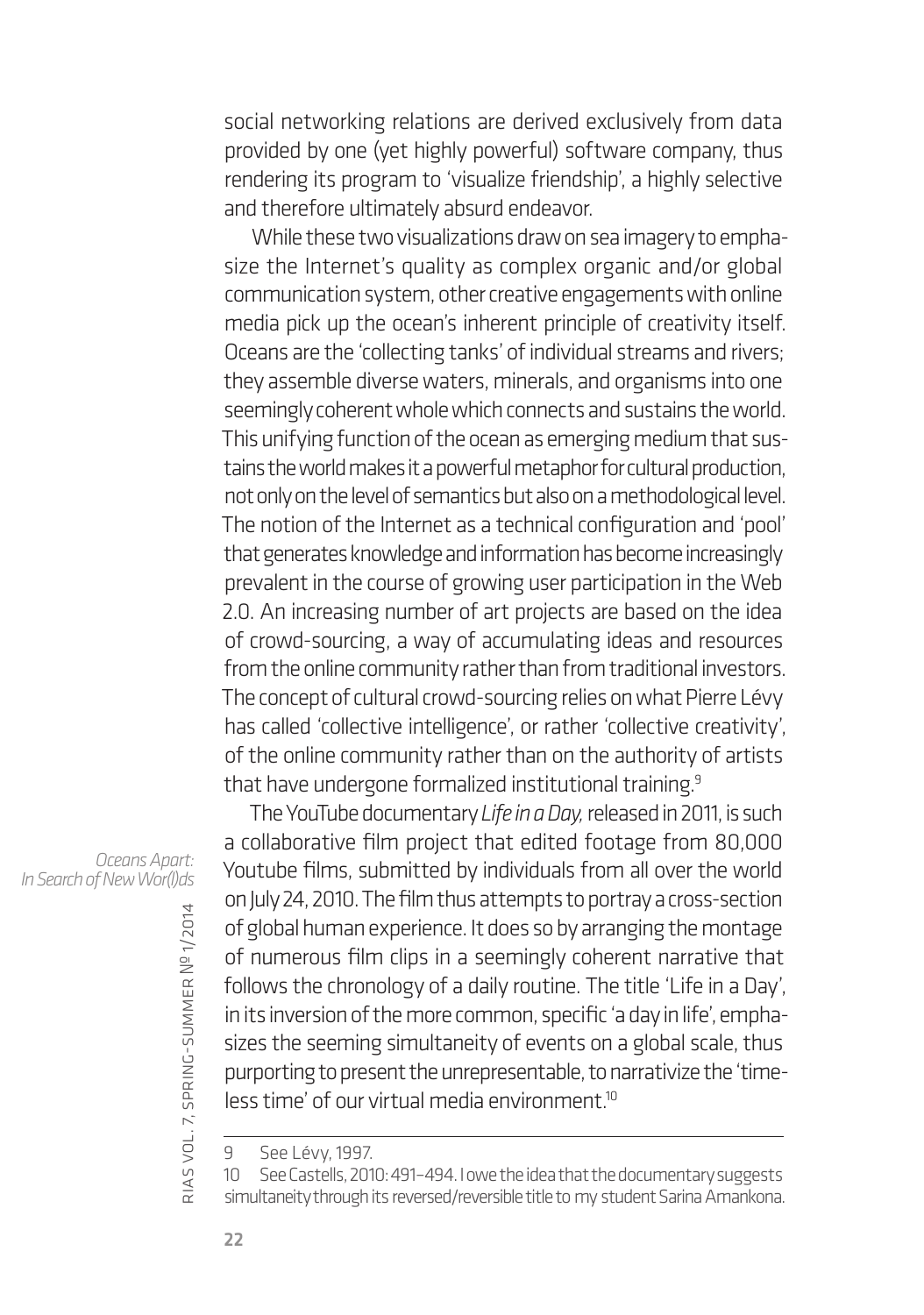An important structuring device in this constructed global narrative is the universal element of water. On the representational level alone, the numerous references to water, especially to the sea, are striking. Water is elemental not only for every human depicted in the film, but it also has an important structural function for the implied narrative of the documentary. Following the chronology of a global daily routine, water is present in all moments of transformation, such as when people get ready for the day, before they have lunch, and before they go to bed. In the highly diverse plurality of experience, water is displayed as one of the essential links that connects humans all over the world, just like immaterial themes such as love, family, work, or food. Water is constitutive and symbolic of universal themes such as birth, friendship, family, sustenance, and death, representing the narrative 'glue' of this global video-mosaic and thus becoming one of the film's main protagonists or non-human agencies.

The film begins in the early morning hours with a scene of an elephant's night bath, followed by a scene in which a mother is nursing her baby (0:01:10–0:02:00). This sequence of images evokes the Hindu mythology of creation and birth in a decidedly self-referential statement.<sup>11</sup> Opening with the image of water, as the central source for life on a global scale, the implied focus of the film is on creativity as an essentially human resource, as the 'joiner of human beings' (Springer, 1995: 1). Water is the elemental source of which the day, the film, and life, evolves, develops, and feeds itself. Accordingly, the individual co-authors are considered parts of a greater community, conjoining at the universal well of online creativity. The film, by its very method, addresses a huge variety of humanity's personal and global challenges, while suggesting that they can be overcome by communal effort, by transcending the particular and by connecting with others to form a bigger, universal whole. Global community does not remain an abstract

REVIEW OF INTERNATIONAL AMERICAN STUDIES review of international american studies *Regina Schober University of Mannheim*

*Germany*

<sup>11</sup> According to an Indian legend, Ganesha, god of literature, wisdom, and success, was born while defending his mother who was taking a bath. Beheaded by his father, Lord Shiva, who mistook him for an intruder, he was rescued by his mother transplanting an elephant's head onto his body, from then on being the god of the beginning and creation.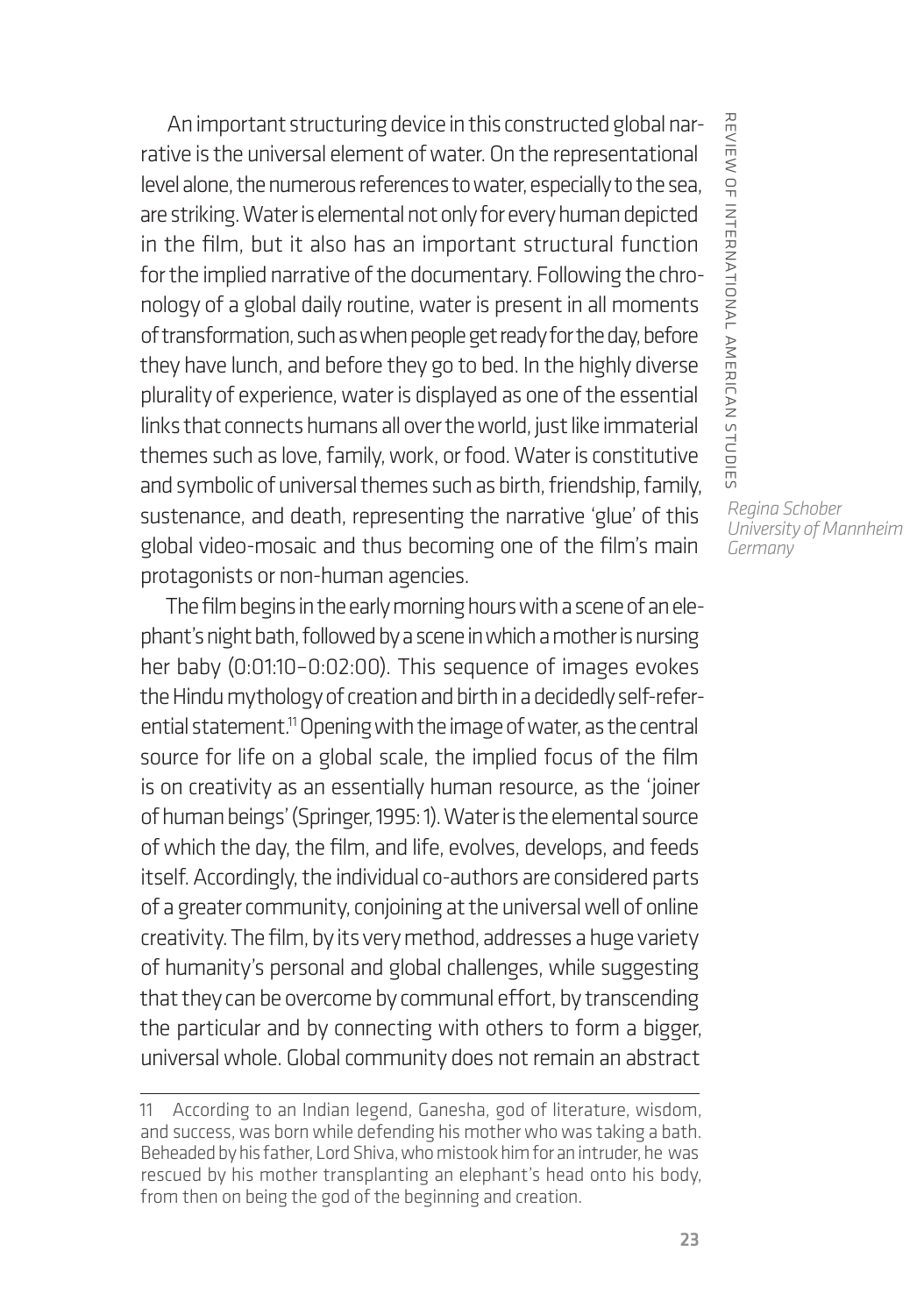concept, but is rendered as materially graspable through the narrative organization of multiple authentic experiences.

Life, the film suggests, is a possible story that unfolds from the endless streams of pluralistic information. As one of the film's 'protagonists', the little Peruvian shoe cleaner says about his most valuable possession, his computer, that he loves to be on the Internet because pages like Wikipedia 'are full of stories' (0:46:00). Like the Internet with its endless depths of information and data, life takes on an infinite number of different faces and facets. Yet, just as strong as the endlessness of stories is the wish to find meaning, coherence, and narrative. In a world in which we are increasingly confronted with endless unedited media material, this documentary functions as a 'cultural web browser'. If 'YouTube is an ocean of images and sound, offering all kinds of experiences' (Iversen, 2009: 347), the documentary is a vessel that carries us through a carefully selected route on these overwhelming waters. Like Danoglidis' infographic, the film selects, organizes, and classifies information. It thus helps to navigate through the ocean of Youtube videos that stream in every day, making them 'readable', relevant, and manageable.

The film thus does not so much represent the 'millionfold narrative of the self' (Schwierin, 2013: 25) in that it is no endless, unsorted mass of local perspectives, but individual stories are merged into one global narrative that is bigger than the sum of its individual parts. The film suggests an anthropological connection between all humans that is not as concrete as Howard Rheingold's notion of 'virtual community' as concrete participation in online social groups in that it does not involve direct interaction.12 However, it goes beyond Benedict Anderson's concept of 'imagined communities' in conceiving not only the nation but also the global as 'a deep, horizontal comradeship' (Anderson, 1983: 7). According to Anderson, mass media have constituted one of the important developments in creating such a notion of a 'shared world' in that they have enabled people to simultaneously experience information and knowledge that pertains to constituting a national consciousness (37–46). In the age of digital media, however, the information

*Oceans Apart: In Search of New Wor(l)ds*

rias

vol. 7, spring-summer

<sup>12</sup> See Rheingold, 1993.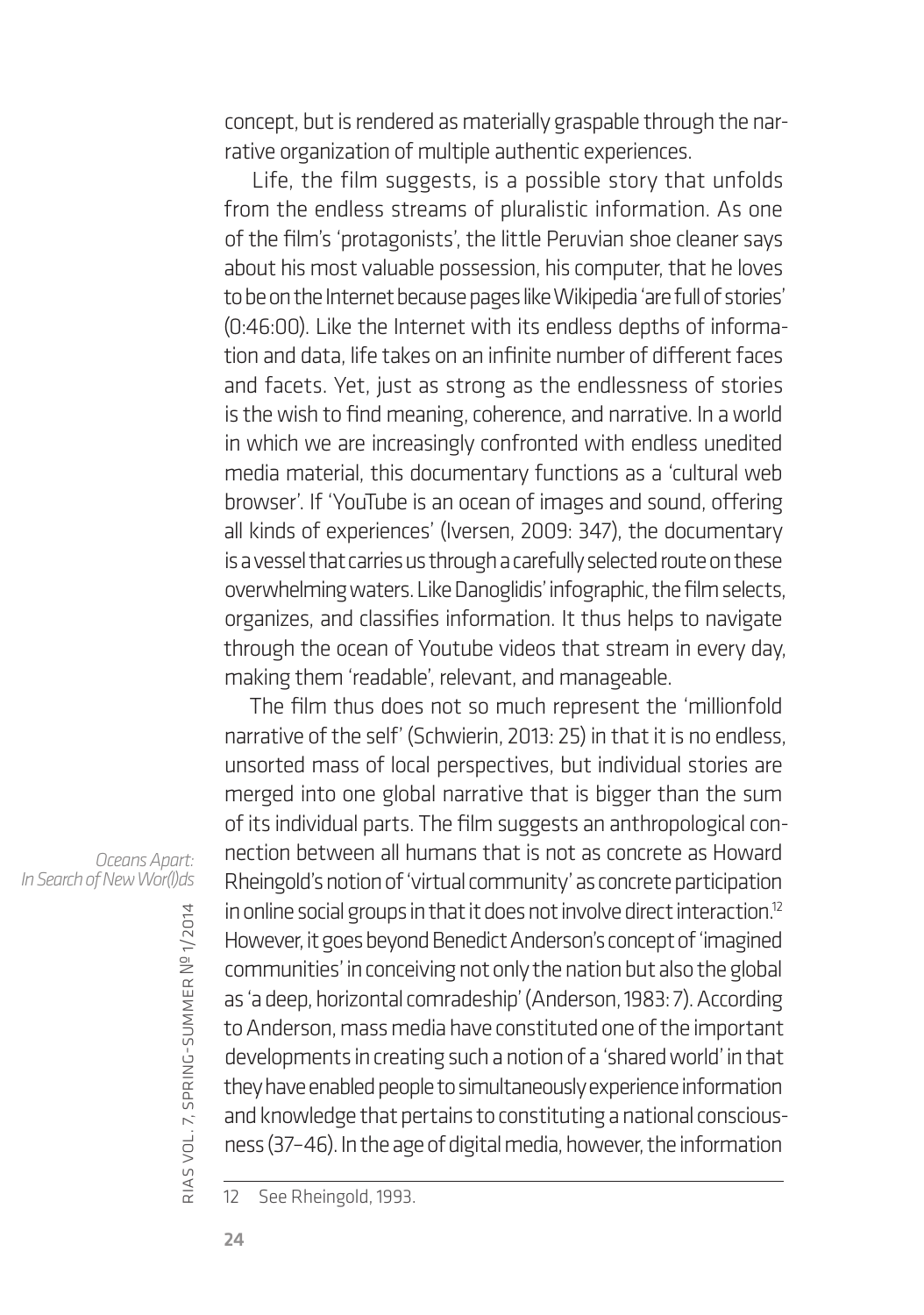we receive through mass media is less controlled by central authorities but is increasingly drawn from multiple sources, often including user-generated content such as amateur video footage and blogs. Truth therefore becomes a pluralistic, evolving concept which reflects (local) perspective rather than (total) authority. The film's extensive use of water imagery reflects the experience of watching this collection of Youtube videos, of being immersed in and letting oneself flow through the endless streams of information. Thomas Elsaesser notes in relation to the specific narrative logic and functions of Youtube that 'the structured contingency is, on the one hand, strongly informed and shaped by mathematics, via the site's programming architecture and design, based on its search and sort algorithms. On the other hand, the chaos of human creativity, eccentricity and self-importance prevails' (Elsaesser, 2009: 181). Elsaesser describes his observations based on a self-experiment of a Youtube search experience in relation to the ocean metaphor: 'My clusters around "collapse"', he says, 'were only small islands of sense carved out of a sea of boiling magma, made up of human self-presentation and self-performance, the trials and errors of the collective "me", which is YouTube' (181).

In an age in which the participatory media platform Youtube has become a major competitor to traditional TV networks as well as other online television platforms<sup>13</sup>, the idea of 'imagined communities' has to be reconsidered in terms of a more global sense of imagined online community. The Youtube community is a highly heterogeneous one, not only in terms of nationality but also in terms of age, gender, social status etc. A paramount media platform of a Web 2.0 culture, Youtube purports to grant power to the individual to create and disseminate content. Henry Jenkins, in an optimistic statement on what he calls the participatory nature of a rising 'convergence culture', claims that 'the emergence of new media technologies supports a democratic urge to allow more people to create and circulate media' (Jenkins, 2006: 269). Seen in this light, allusions to water in the documentary express a wish for reclaiming the material, the concrete, the human in the virtual floods of data. *Life in a Day* creates

review of international american studies

*University of Mannheim Germany*

REVIEW OF INTERNATIONAL AMERICAN STUDIE: *Regina Schober*

<sup>13</sup> See Uricchio, 2009: 26–27.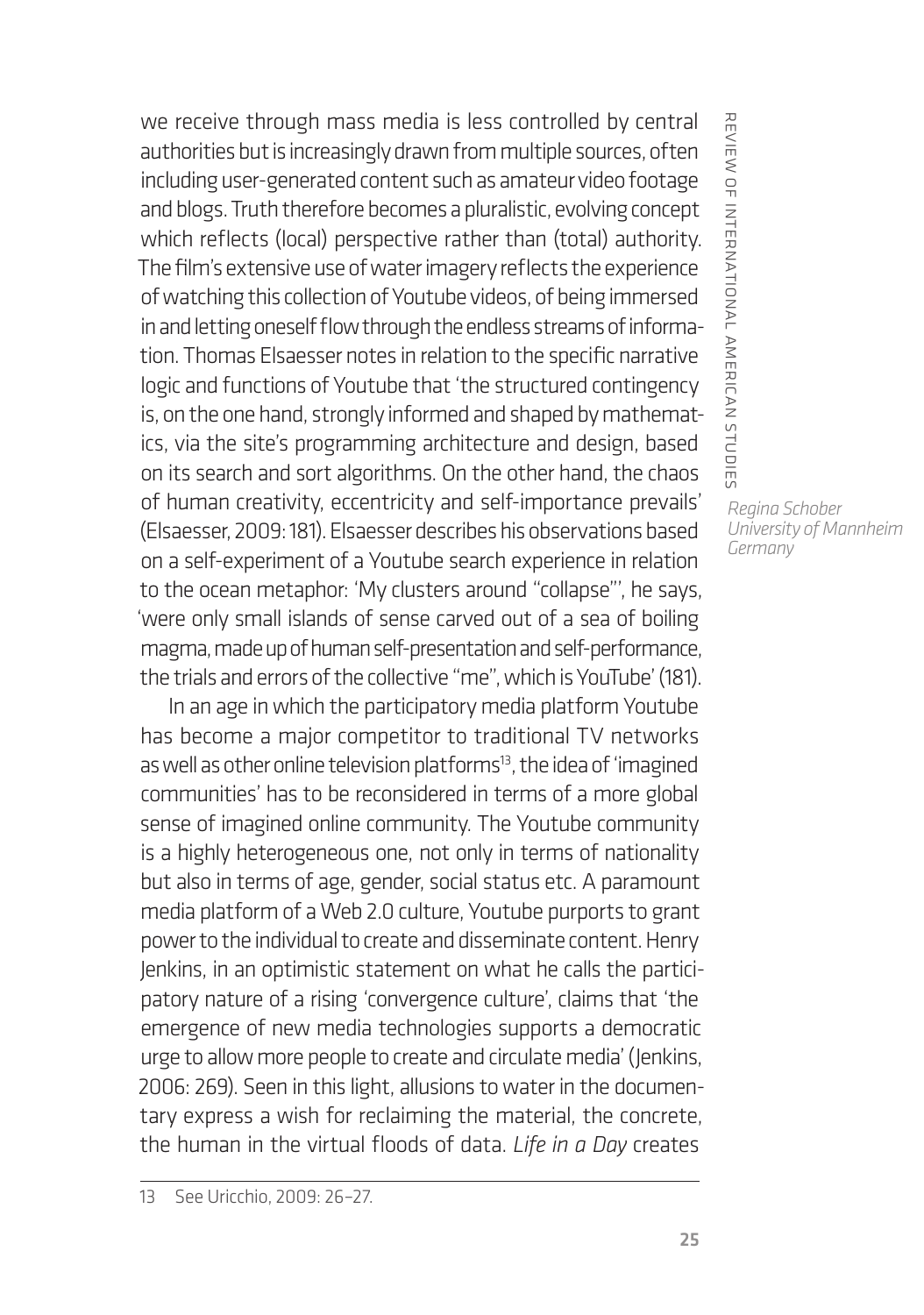a material product out of manifold and more or less shapeless voices and turns the creative, yet elusive, depths of information floods into a tangible and purportedly universal human experience. In this vein, the film's soundtrack expresses this wish for material experience: 'I want to drink from the clearest water', Ellie Goulding opens against the background of drop-like accompaniment. Presented as the nautical ship on the wide oceans of information that amalgamates diverse 'sources of life', the film brings virtual and disembodied flows of information back to the level of the human, rendering structured knowledge rather than shapeless information essential for human existence.

Yet, Youtube is of course not immune to similar mechanisms of inclusion and exclusion as is Facebook. Although 'YouTube is localized in 56 countries and across 61 languages' (youtube.com), its user base is not distributed equally, but it can be assumed that it includes a more technologically inclined generation of the Western hemisphere.14 Such a supposition would somehow tint the notion of *Life in a Day* representing seemingly 'authentic global experience', not least since a large number of selected video material has been submitted by (semi-)professional film directors. What is more, the process of selecting and framing the film material also reflects a decidedly Western perspective. Although the film is global in scope, method, and authorship, it is directed, produced, and edited by a European film team and produced in collaboration with the American Youtube/Google corporation. Youtube first facilitated not only the marketing but also the technical prerequisites for individuals to contribute their footage. The film can be viewed on Youtube, in addition to the huge number of video entries that were not used as well as interviews and follow-up videos. The Internet may have the appeal of being open to participation,

rias

*Oceans Apart: In Search of New Wor(l)ds*

vol. 7, spring-summer 14 As a study on the geographic popularity of Youtube videos has shown, Youtube access and interaction is highly local. According to this study, 'about 50% of the videos have more than 70% of their views in a single region' (Brodersen, Scellato and Wattenhofer, 2012: 1). Another study demonstrates that 'the links to related videos generated by uploaders' choices have clear small-world characteristics' (Cheng, Dale and Liu, 2008: 229). Thus, it can be inferred that Youtube exhibits typical power laws of scale-free networks, such as local clustering and preferential attachment, reinforcing and reproducing existing power structures.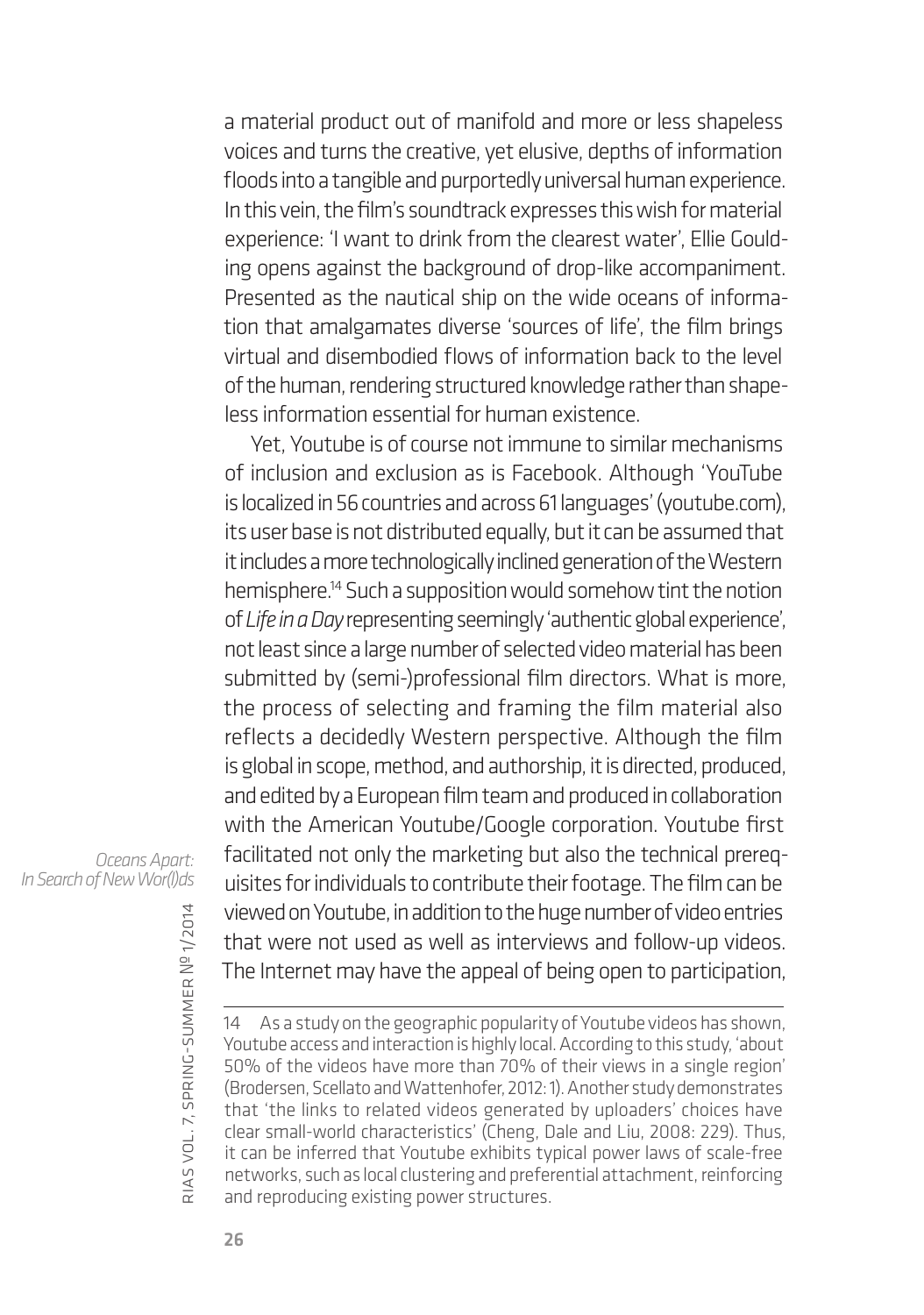allowing for multiple perspectives and ideas, but it is still largely controlled by Western and, particularly, by American business organizations. As the ultimately 'global' technology, the Internet crosses national, legal, and cultural boundaries, but its dynamics and the way we navigate through it remain largely dominated by America, thus granting the United States a privileged position in the representation and dispersion of seemingly global experience and information. As this collaborative documentary shows, information and knowledge may be a local resource. However, the narrative authority of the Western/American world remains powerful in regulating the dispersion, direction, and managing of this increasingly valuable good.

That both water and knowledge have become increasingly valuable in a globalized information culture, is also the central concern of Dan Chaon's dystopian cybercrime thriller *Await Your Reply* (2009). The novel emphasizes the precariousness of knowledge, reflecting the dehumanizing aspects of the Information Age rather than the notion of boundless creativity and self-expression. At the same time, it directs attention to an increased, yet often futile, quest for self-knowledge in times of increased virtualization. Self-knowledge has often been considered an 'epistemic privilege', distinct from knowledge of the world in that it implies a sense of a 'direct', unmediated, and self-constituting form of knowledge.<sup>15</sup> In this novel, remarkably set in the dry Midwest of the United States, the prevailing absence of water figures as one of the central metaphors for an increasing sense of distrust in identity-formation.

Chaon weaves three assumedly separate threads together in one complex narrative that predominantly centers around the protagonist Hayden, a computer hacker largely involved in identity theft. Hayden constantly tries to reinvent himself, following a deep-seated yet mostly unfulfilled aspiration for self-renewal and transformation. He thus represents the virtual avatar, constantly adapting, shifting names and locations. However, not only does he feel increasingly self-estranged and fragmented in his constant quest for reinventing himself, but also the people clos*Regina Schober University of Mannheim Germany*

review of international american studies

REVIEW OF INTERNATIONAL AMERICAN STUDIES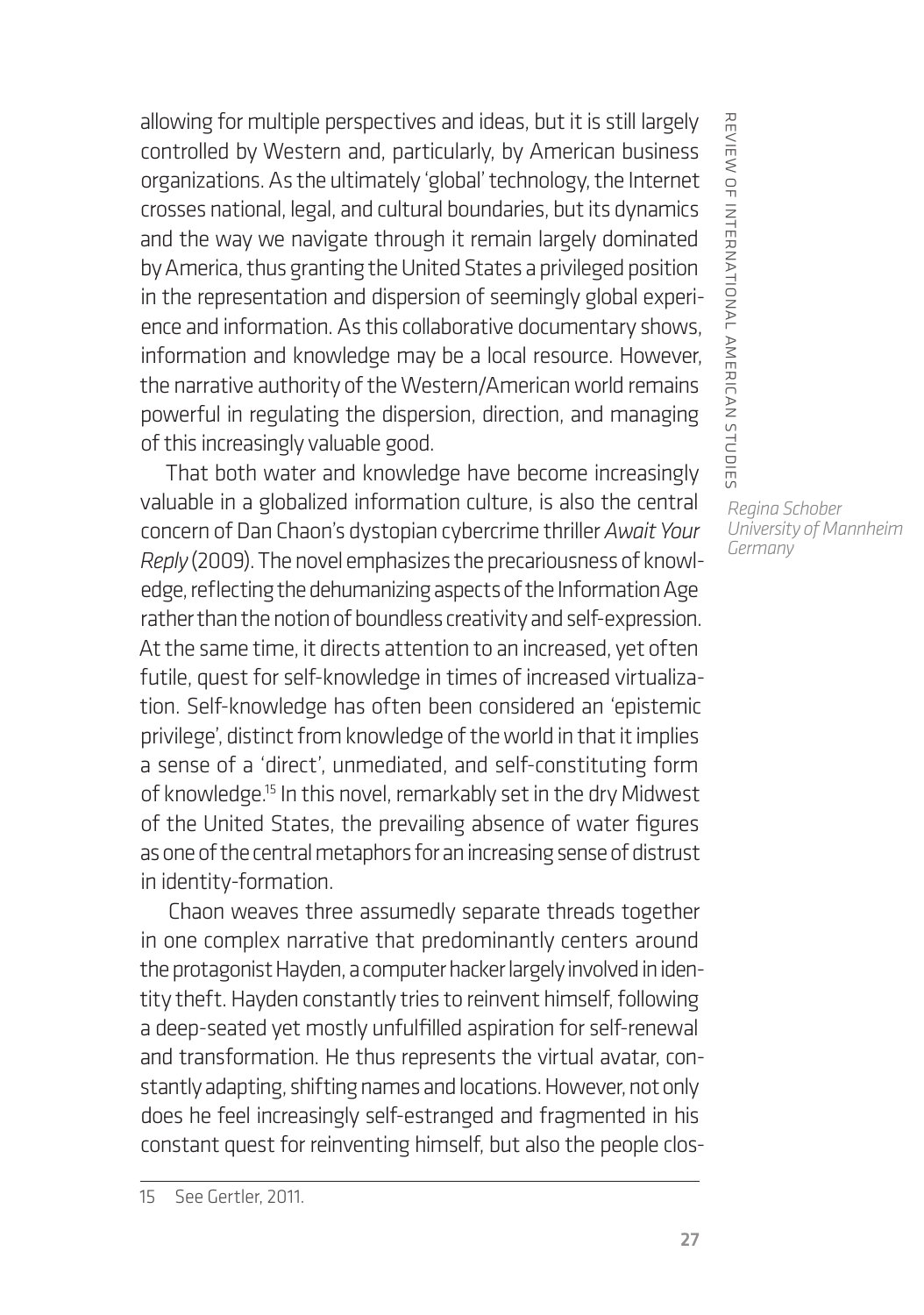est to him grow insecure in their search for 'the truth', for getting to know the 'real' Hayden.

The state of not-knowing, not-recognizing, of lacking orientation, is symbolized by two distinct water images. Under the pseudonym of George Olson, Hayden takes his girlfriend Lucy to a deserted motel in the middle of Nebraska adjacent to a dried-up water reservoir. 'Nebraska's own Atlantis' (Chaon, 2009: 122), as Hayden calls this drowned and desiccated town, is indicative of a civilization regress, of an ecocatastrophe that embodies the 'ruin lifestyle' (230) of unfettered capitalism, overpopulation, and natural disasters. The disappearance of water represents both the drowning of civilization and, in turn, the total loss of meaning, purpose, self-integrity, and cohesive knowledge. Meanwhile, Hayden's twin brother Miles drives up north to the Canadian Arctic Sea, desperately following a trail of his missing brother. His journey for the ocean also becomes a painful search for his own identity and purpose in life. Miles' obsessive quest for 'the truth', however, turns out to be fruitless, the only answer to his expansive list of questions remaining 'unknown' (130).

The obscurity of Hayden's whereabouts is mirrored by the state of the Arctic Ocean as permanent ice: information regarding his brother seems to be locked in, at least to Miles, who still believes in a way to 'decode' the puzzle. But, as his fellow 'detective' Lydia observes, water is able to constantly change shapes, since 'the limit of permanent ice is not as stable as it used to be […]. Global warming and so forth' (250). The sea as a sensitive marker for global developments such as climate change is related to the elusiveness of information, identity, and self-knowledge. The only person who seems to still believe in a form of 'secure knowledge' is Hayden himself, who articulates his dystopian theory of overpopulation:

Most people just can't accept the truth. You know what I mean. Do they think we can just continue on like this, all this babble and bullshit, as if we're not on the edge of ruin? Do they not see it? The Arctic ice cap is melting. We've got dead zones in the oceans that are expanding astronomically. (229)

The image of an overspilling ocean alludes to civilization's general surplus of capital, population, and information. Through

*Oceans Apart: In Search of New Wor(l)ds*

rias

vol. 7, spring-summer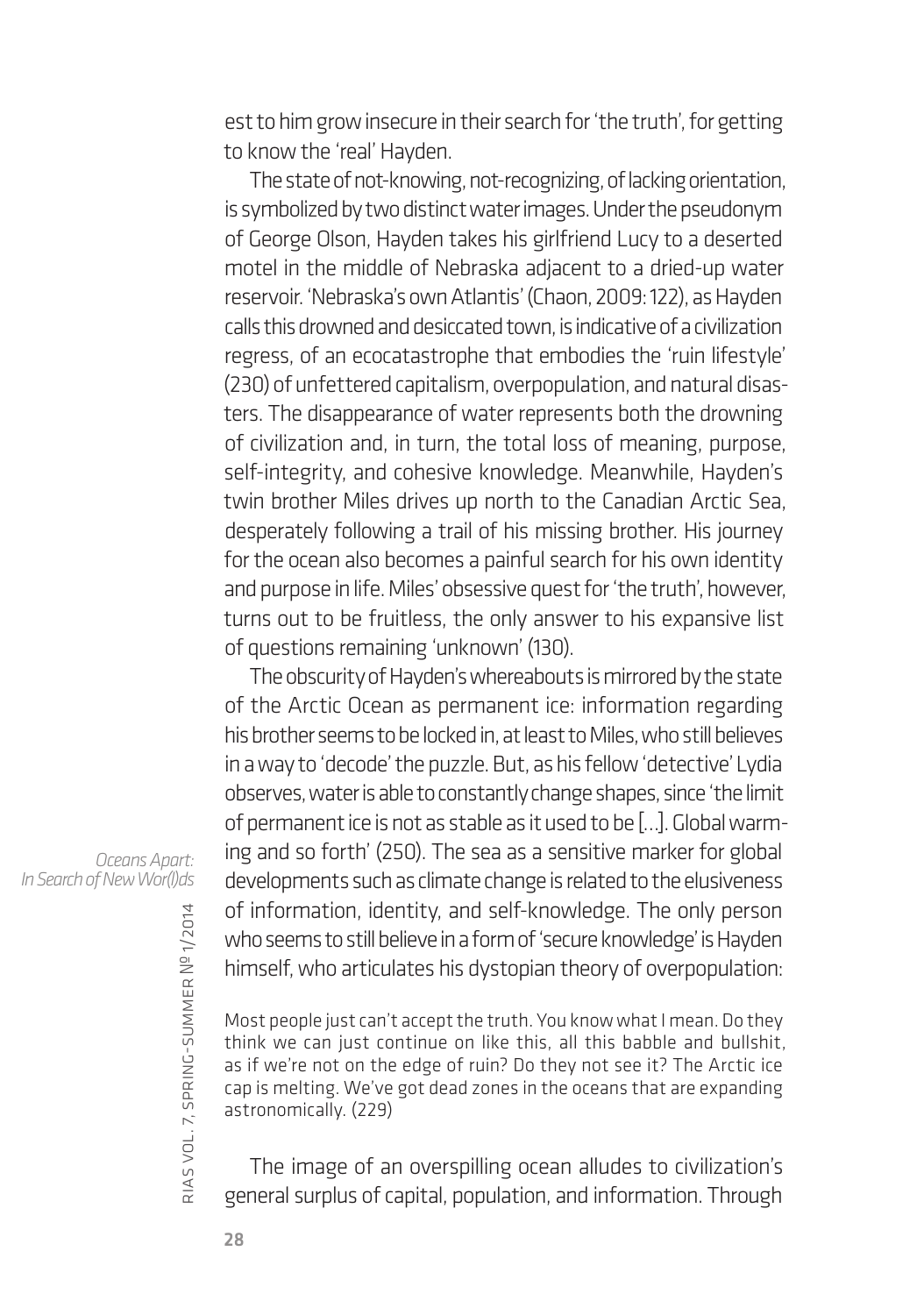human greed and accumulation of goods, humanity will eventually inundate itself, both literally and metaphorically.

The sea-knowledge metaphor is extended when the faked drowning of Hayden's supposed son Ryan in the Pacific Ocean is followed by his subsequent physical disintegration through information excess in the virtual network of stolen identities. Ryan paradigmatically represents a posthumanist figure who becomes literally 'disembodied' by losing his right hand while being held hostage by a group of dupes. His amputated limb is indicative of his dissolving agency in the logic of 'the body as information': 'But imagine yourself in pieces. […] It's not that easy, after all, to know what you're made up of' (89).

The novel suggests that the coherent self drowns in view of increasing processes of virtualization in which everything becomes disembodied information. The ocean as a metaphor for a democratic and fertile ecosystem of knowledge is challenged by its dystopian counterpart. This regards the mysteriousness of the ocean as threatening, the abundance of 'information' as overwhelming, and the potentially destructive power of the ocean as a dominating force, generating apocalyptic images of ecocatastrophes and self-destructive experiences. Conversely, the novel also demonstrates that, in the twenty-first century, water as an 'organic source of life' has become a scarce and valuable resource, as has relevant and reliable information. Increasing virtualization turns the essential foundation of our existence, the knowledge about ourselves, into a precarious good, allowing for continuous evasion, transformation, and delusion. The concrete, materially embodied self appears to Hayden as a mere shell, its recovery in terms of true self-possession an impossible challenge.

In the end, the novel leaves its characters either dead or disconnected from their homes, removed to Africa, Mexico, and Europe. America itself has become a disembodied, virtual space; its citizens can find meaning and self-knowledge only abroad. Globalization, with its increasing logic of virtualization, has given preference to decentered, transnational experiences in view of the impossibility of self-discovery at home. In view of receding flows of water, the ultimate symbol of self-renewal has become obsolete

REVIEW OF INTERNATIONAL AMERICAN STUDIES review of international american studies

*Regina Schober University of Mannheim Germany*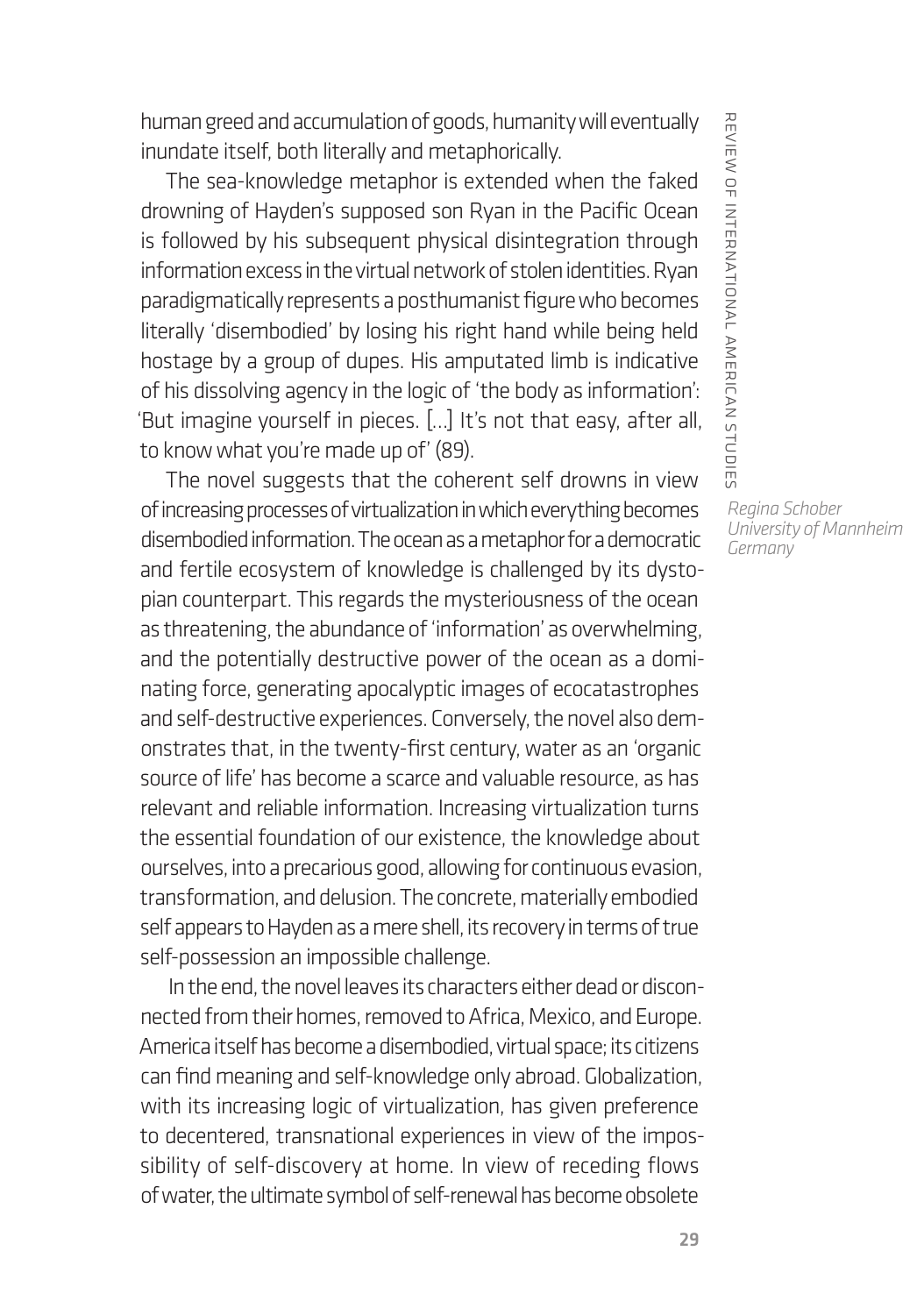in its symbolic function for epistemological journeys of personal and national self-recognition and self-assertion.

But, apparently, all is not lost. For Google, the next frontier is always just around the corner. Google's latest mapping mission, after completing its grand epistemological project *Street View*, is its maritime twin *Sea View*, a project geared towards scanning a space no less impenetrable as the global depths of the ocean. 'Today we're adding the very first underwater panoramic images to Google Maps', Google's official blog announced September 2012, 'the next step in our quest to provide people with the most comprehensive, accurate and usable map of the world' (McClendon, 2011). Google's next 'frontier' is the rich underwater world of the ocean. The global venture to capture the earth's topographic information and to make it available in an accessible format is taken just one step further. Which practical and economical applications this 'submarine street view' might have remains to be seen. Yet, Google's 'dip into the ocean' shows that metaphors of knowledge may shift from notions of 'civilized infrastructure' to organic ecosystems. America's digital expansion has now officially included the oceans, the 'natural' resource still largely undiscovered, but yet full of unclaimed data, information, and knowledge.

It is perhaps no coincidence that at a time in which America is increasingly regarded in terms of transnational flows and global dynamics, the oceans become a prevalent metaphorical realm to conceptualize and organize epistemological concerns with digital information technology. The contrasting implications of the ocean as both utopian and dystopian space have rendered it an intriguing imaginary realm for negotiating America's position in the Information Age. The ocean suggests both promises and failures of mobility, self-renewal, and liberation. While for America the idea of navigating through space has traditionally been connected with the idea of more or less linear self-development<sup>16</sup>, it may be time to reconsider America in terms of transoceanic exchanges and dynamics. As Kate Flint notes, we need to 'replace the language of the frontier with that of the oceanic; to substitute for notions of nationhood that depend on ideas of pushing

16 See Manovich, 2001: 272.

*Oceans Apart: In Search of New Wor(l)ds*

rias

vol. 7, spring-summer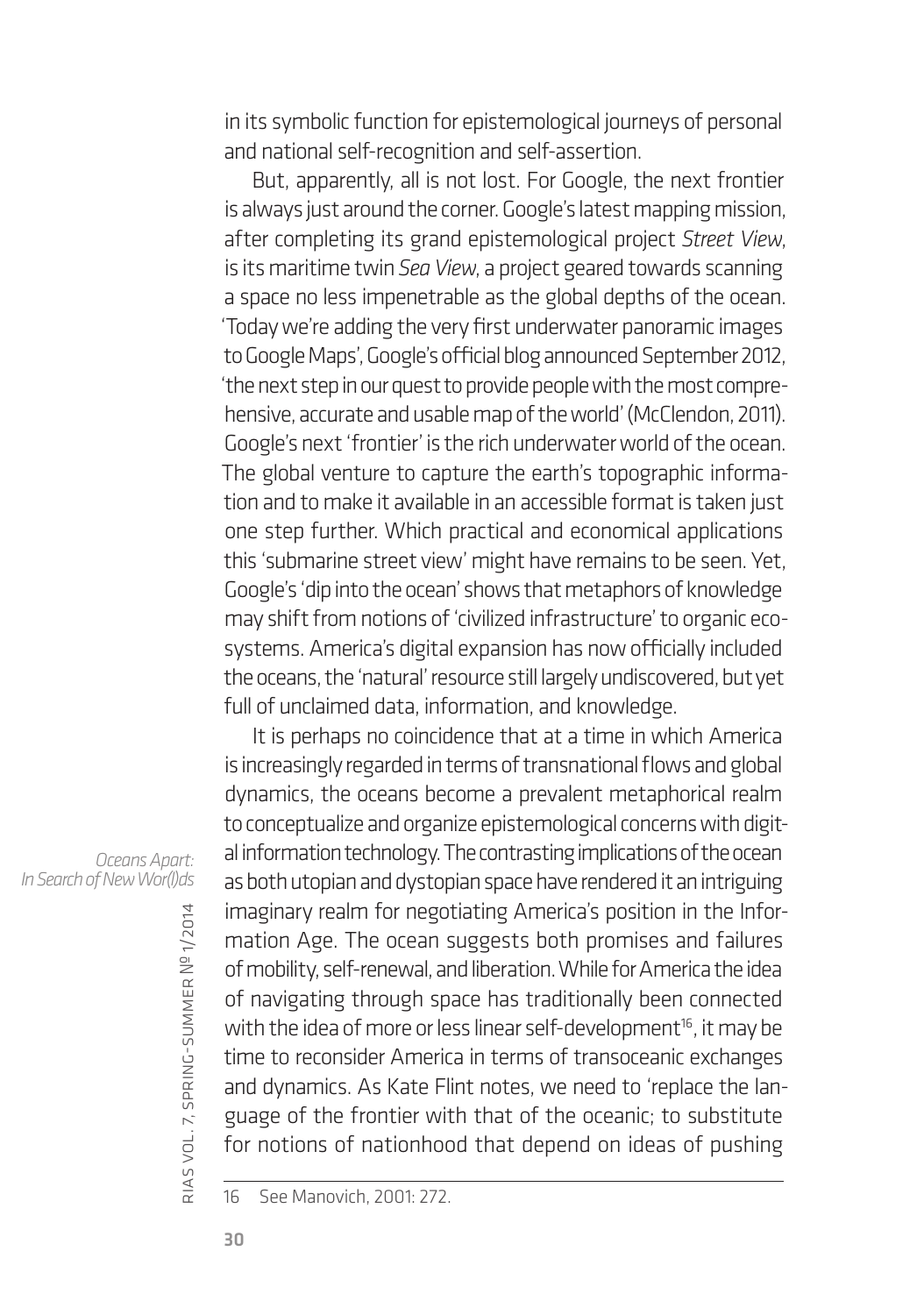forwards and outwards, of expansion and conquering, a concern with fluidity, transmission, and exchange' (Flint, 2009: 325), using the ocean metaphor to reiterate Shelley Fisher Fishkin's claim for a 'transnational turn' in American Studies (Fishkin, 2004). The decentralizing and pluralist dynamics of the Information Age, in which knowledge has become the most valuable currency, require new ways of thinking about and of consolidating notions of territory, national identity, and information structures. Capturing the power of information, which still resides largely within American hands, within a fundamentally global and 'organic' metaphor, water brings together transnational, ecological, and posthumanist discourses involved in negotiating the position of America in the Information Age. America's double status as both part of the 'world wide sea' of information and as a site of strong hegemonial attempts to control the transnational networks of knowledge makes it a fruitful and often contradictory space in which concepts of transformation, transcendence, and self-renewal are presented in a continuous struggle to navigate through ever-growing complexities of transnational entanglements and global challenges.

To quote Lévy, for whom a new and highly powerful anthropological space has emerged that he calls '*knowledge space*', both 'the existence of economic networks and territorial power will depend on mankind's capacity for the rapid acquisition of knowledge and the development of a collective imagination, as will the survival of the great nomadic earth' (Lévy, 1997: 257). Networks of knowledge and information, so run the cultural narratives of our times, have not only entered a metaphorical relationship with the material flows of water that have secured and motivated human existence since its inception, but the two realms have increasingly become mutually dependent on one another. In the Information Age, what it means to be human and what it means to belong to a certain culture seem to depend more than ever on concrete, territorial realities as well as on questions of knowledge and informational systems. To understand and negotiate the complex boundaries and interlaces between these different territorial domains is a cultural and academic cruise that has only just begun. The waters of relocating American agency within the storms of the global Information Age are still wide.

REVIEW OF INTERNATIONAL AMERICAN STUDIE: review of international american studies

*Regina Schober University of Mannheim Germany*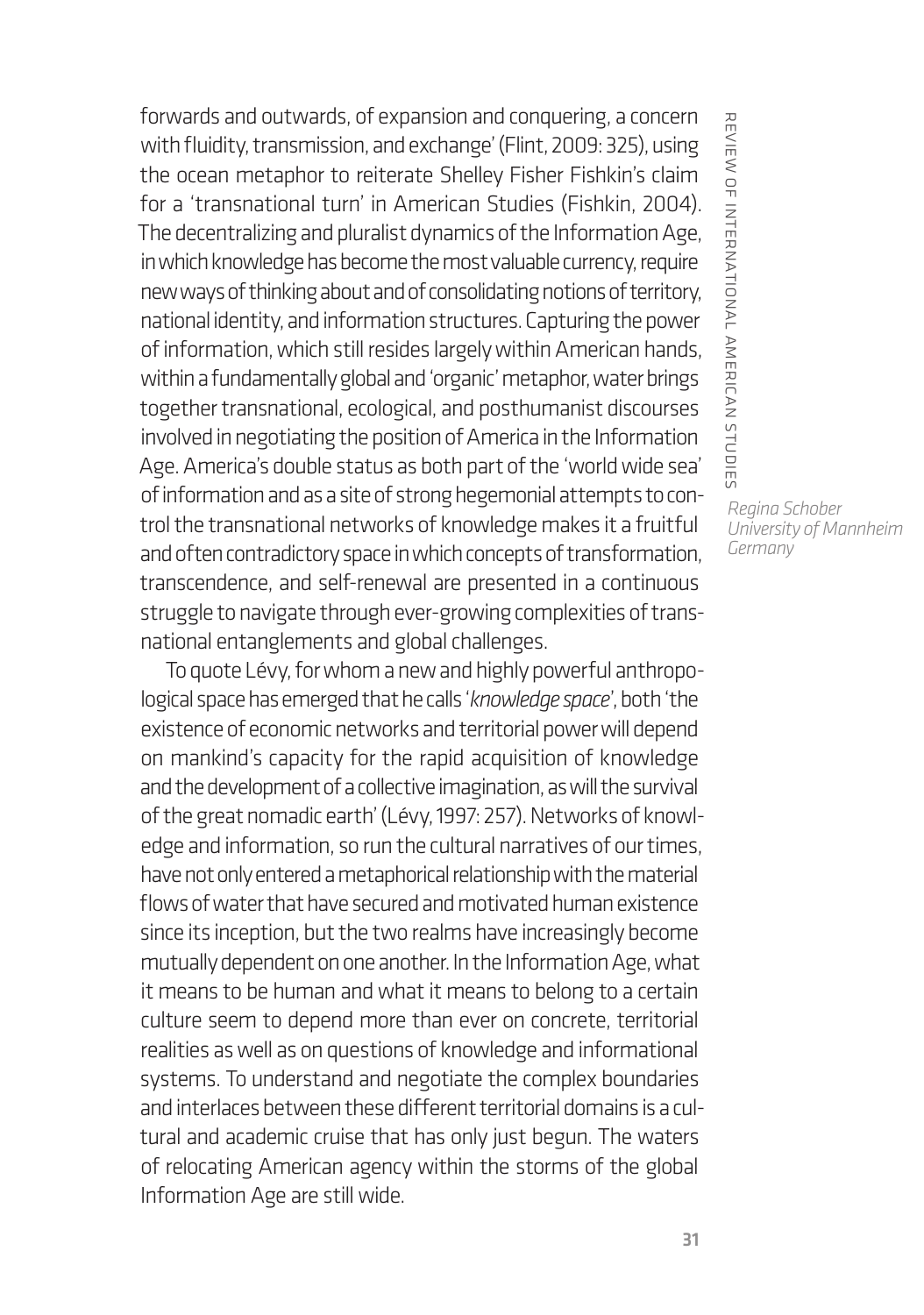WORKS CITED

- Abbate, J. (1999) *Inventing the Internet.* Cambridge, London: The MIT Press.
- Anderson, B. (2006 [1983]) *Imagined Communities. Reflections on the Origin and Spread of Nationalism*. Rev. Edition. London, New York: Verso.
- Barabási, A.-L. (2002) *Linked. The New Science of Networks.* Cambridge: Perseus.
- Benesch, K. (2004) 'The Sea and the American Imagination: An Introduction', in K. Benesch, J.-K. Adams and K. Schmidt (eds) *The Sea and the American Imagination*. Tübingen: Stauffenburg, 9–14.
- Bishop, E. (1983) 'At the Fishhouses', *Complete Poems 1927–1979*. London: Chatto Windus.
- Brodersen, A., Scellato, S. and Wattenhofer, M. (2012) 'Youtube Around the World. Geographic Popularity of Videos' *WWW*, Lyon, France.
- Butler P. (2010) 'Visualizing Friendships'. *Facebook*. https://www.facebook.com/note.php?note\_id=469716398919
- Castells, M. (2010 [1996]) *The Rise of the Network Society*. 2nd ed. vol. 1. Chichester: Wiley-Blackwell.
- Chaon, D. (2009) *Await Your Reply*. New York: Random House.
- Cheng, X, Dale, C. and Liu, J. (2008) 'Statistics and Social Network of You-Tube Videos', Simon Fraser University. Tech Report.

*Oceans Apart: In Search of New Wor(l)ds*

- Danoglidis, A. (2013) 'If the Internet Were an Ocean'. *Webmagazin.de.*  Software & Support Media GmbH. http://webmagazin.de/ web/If-the-Internet-were-an-Ocean-Infographic
- Dodge, M. and Kitchin, R. (2001) *Mapping Cyberspace*. London: Routledge.
- Doreski, C. K. (1993) *Elizabeth Bishop: The Restraints of Language*. Oxford, New York: Oxford University Press.
- Elsaesser, T. (2009) 'Tales of Epiphany and Entropy: Around the Worlds in Eighty Clicks', in P. Snickars and P. Vonderau (eds) *The Youtube Reader*. Stockholm: National Library of Sweden, 166–186.
- Fishkin, S. F. (2004) 'Crossroads of Cultures: The Transnational Turn in American Studies—Presidential Address to the American

rias

vol. 7, spring-summer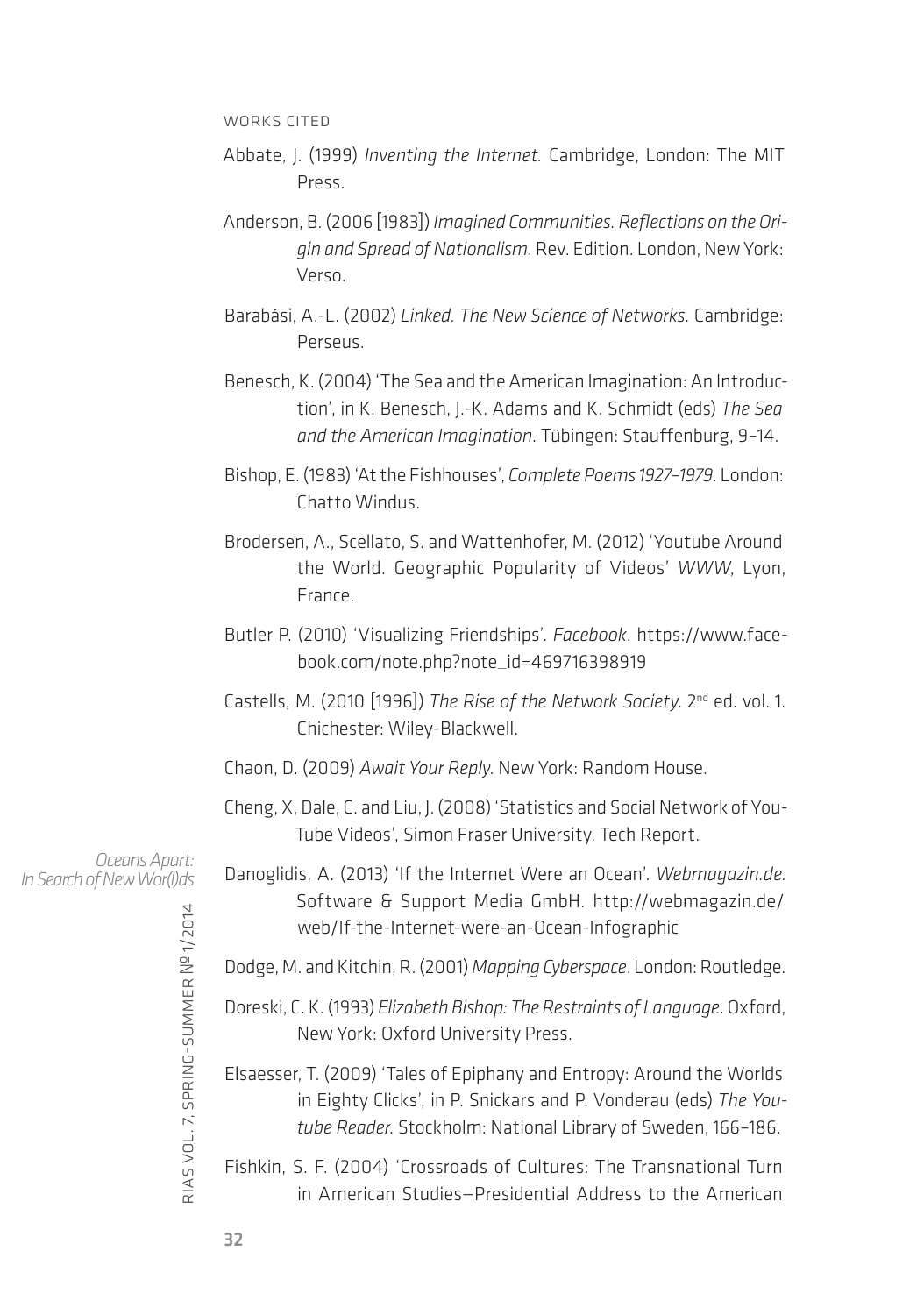REVIEW OF INTERNATIONAL AMERICAN STUDIES review of international american studies

Studies Association', *American Quarterly* 57.1 (Nov 12, 2004): 17–57.

- Flint, K. (2009) 'Transatlantic Currents', *American Literary History* 21 (2): 324–334.
- Floridi, L. (2010) *Information. A Very Short Introduction.* Oxford: Oxford University Press.
- Gehring, E. (2004) *Medienmetaphorik. Das Internet im Fokus seiner räumlichen Metaphern*. Berlin, Mannheim: Diss.
- Gertler, B. (2011) 'Self-Knowledge', *The Stanford Encyclopedia of Philosophy*. http://plato.stanford.edu/archives/spr2011/entries/ self-knowledge/
- Haraway, D. 'A Cyborg Manifesto. Science, Technology, and Socialist-Feminism in the Late Twentieth Century', *Socialist Review* 80: 65–108.
- Hardt, M. and Negri , A. (2000) *Empire*. Cambridge, MA.: Harvard University Press.
- Hayles, K. N. (1999) *How We Became Posthuman. Virtual Bodies in Cybernetics, Literature, and Informatics*. Chicago, London: The University of Chicago Press. Iversen, G. (2009) 'An Ocean of Sound and Image: Youtube in the Context of Supermodernity', in P. Snickars and P. Vonderau (eds) *The Youtube Reader*. Stockholm: National Library of Sweden, 347–357.
- Jenkins, H. (2006) *Convergence Culture. Where Old and New Media Collide*. New York, London: New York University Press.
- Lankow, J, Ritchie, J. and Crooks, R. (2012) *Infographics. The Power of Visual Storytelling*. Hoboken: Wiley.
- Lévy, P. (2001 [1997]) 'Collective Intelligence', excerpt from *Collective Intelligence.* Repr. in D. Trend (ed.) *Reading Digital Culture*. Malden, Massachusetts: Blackwell.
- Liebig, M. (1999) *Die Infografik*. Konstanz: UVK Medien.
- *Life in a Day* (2011) Dir. Kevin MacDonald. National Graphic Entertainment, YouTube, Scott Film Prod.
- Manovich, L. (2001) *The Language of New Media*. Cambridge: MIT Press.
- McClendon, B. (2011) 'Dive into the Great Barrier Reef with the first underwater panoramas in Google Maps'. Google Official Blog.

*Regina Schober University of Mannheim Germany*